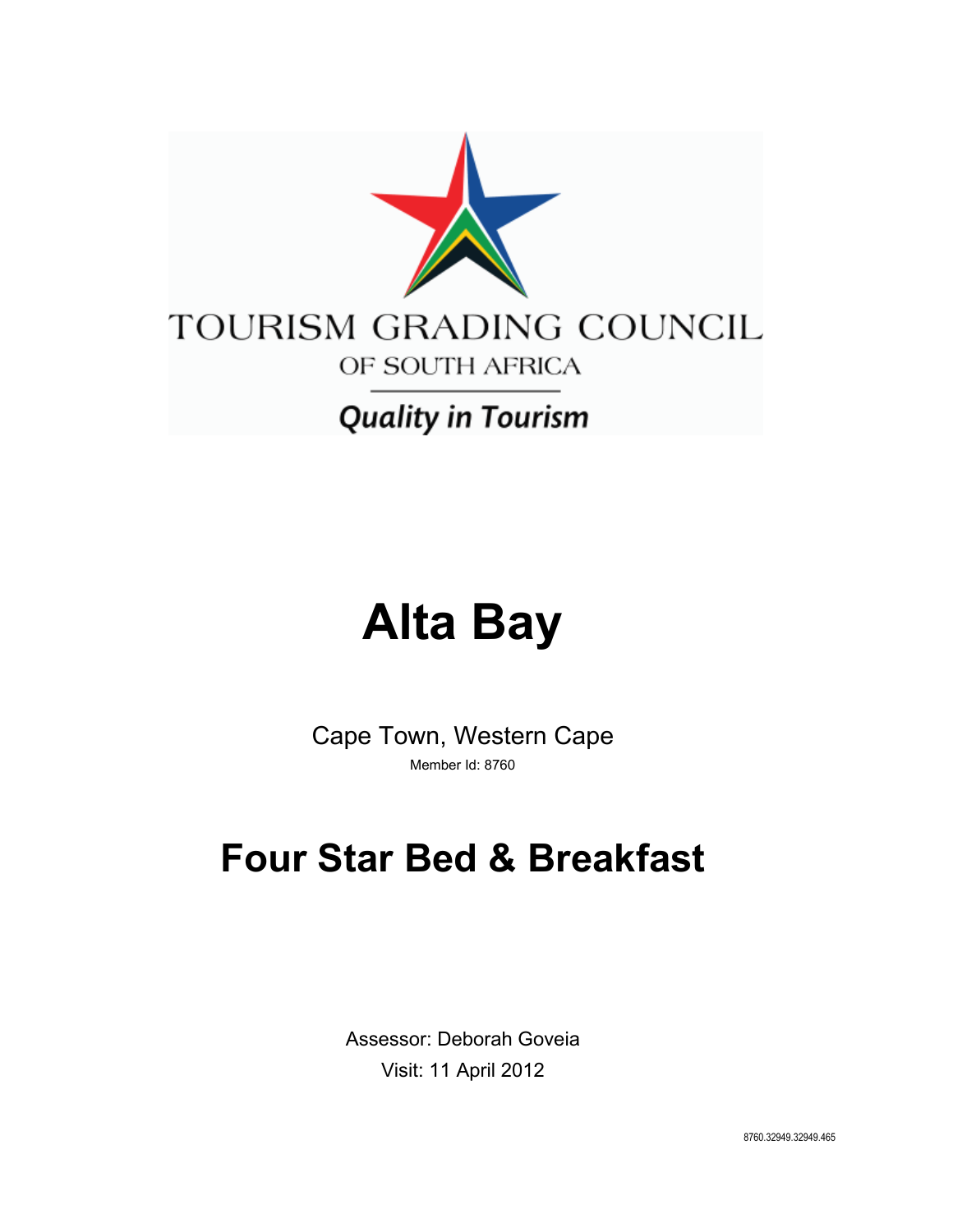## **Score Summary**

| <b>Overall Assessment</b>         | <b>Score</b> | Out Of | <b>Outcome</b> |
|-----------------------------------|--------------|--------|----------------|
| <b>Overall Assessment</b>         | 788          | 1 000  | Four Star      |
|                                   |              |        |                |
| <b>Standard Criteria</b>          |              |        |                |
| <b>Building Exterior</b>          | 79           | 102    |                |
| <b>Bedrooms</b>                   | 228          | 278    |                |
| <b>Bathrooms</b>                  | 122          | 153    |                |
| <b>Public Areas</b>               | 68           | 90     |                |
| <b>General Facilities</b>         | 25           | 25     |                |
|                                   | 522          | 500    |                |
| <b>Category Specific Criteria</b> |              |        |                |
| <b>Dining Facilities</b>          | 139          | 172    |                |
| <b>General Services</b>           | 89           | 113    |                |
| Housekeeping                      | 24           | 30     |                |
| <b>Additional Facilities</b>      | 14           | 37     |                |
|                                   | 266          | 500    |                |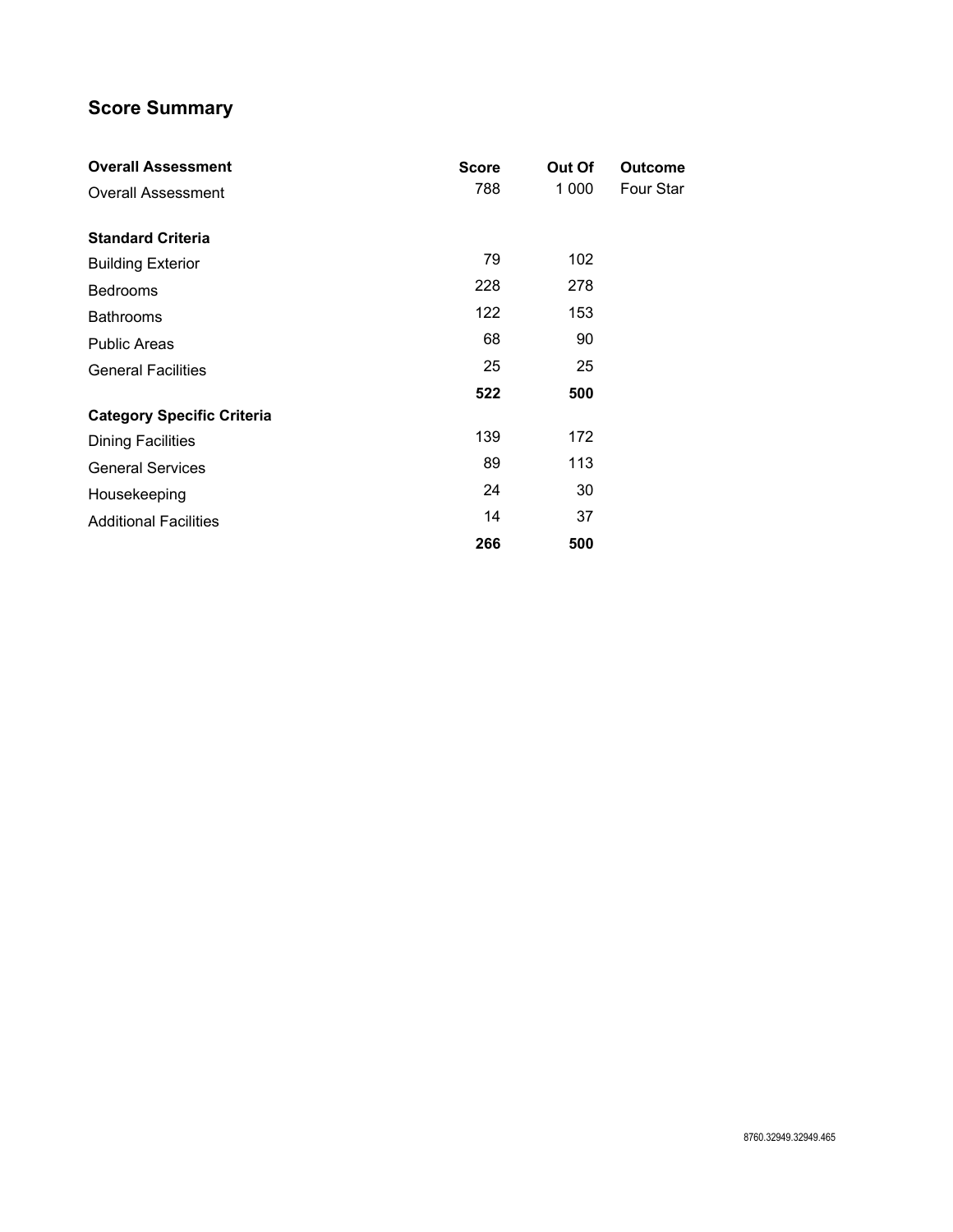## **Criteria Not Met**

#### 3 **BUILDING EXTERIOR**

| 3.2    | <b>Grounds and Gardens</b>                                                                              |                             |
|--------|---------------------------------------------------------------------------------------------------------|-----------------------------|
| 3.2.12 | Clear signage and pictograms.                                                                           | <b>Communication Bronze</b> |
| 3.2.12 | Clear signage and pictograms.                                                                           | <b>Visual Bronze</b>        |
| 3.2.13 | Grounds and garden pathways kept clear of obstacles /<br>obstructions.                                  | <b>Mobility Bronze</b>      |
| 3.2.13 | Grounds and garden pathways kept clear of obstacles /<br>obstructions.                                  | <b>Visual Bronze</b>        |
| 3.2.14 | Fixed, level, matt and slip resistant ground and floor<br>surfaces.                                     | <b>Visual Bronze</b>        |
| 3.2.15 | Canopy structures should not protrude into any pedestrian<br>walkways, and should be lower than 2m.     | <b>Visual Bronze</b>        |
| 3.2.16 | No steps en-route to facilities.                                                                        | <b>Mobility Bronze</b>      |
| 3.2.16 | No steps en-route to facilities.                                                                        | <b>Visual Bronze</b>        |
| 3.2.17 | Texturized surfaces, such as roughened finishes, on all<br>ramps, stairways and main circulation paths. | <b>Mobility Bronze</b>      |
| 3.2.17 | Texturized surfaces, such as roughened finishes, on all<br>ramps, stairways and main circulation paths. | <b>Visual Bronze</b>        |
| 3.2.18 | Route surface firm and even - the surface should be hard<br>with no gravel or cobble type finishes.     | <b>Mobility Bronze</b>      |
| 3.2.18 | Route surface firm and even - the surface should be hard<br>with no gravel or cobble type finishes.     | <b>Visual Bronze</b>        |
| 3.3    | Parking, Driveways and Signage                                                                          |                             |
| 3.3.6  | Clear signage and pictograms.                                                                           | <b>Communication Bronze</b> |
| 3.3.6  | Clear signage and pictograms.                                                                           | <b>Visual Bronze</b>        |
| 3.3.7  | No steps en-route to entrance from street or parking area.                                              | <b>Mobility Bronze</b>      |
| 3.3.7  | No steps en-route to entrance from street or parking area.                                              | <b>Visual Bronze</b>        |
| 3.3.8  | Number of designated 3500mm wide parking bays.                                                          | <b>Mobility Bronze</b>      |
| 3.3.9  | Gradient en-route to entrance from street or designated<br>parking bay.                                 | <b>Mobility Bronze</b>      |
| 3.3.10 | Entrance Route surface firm and even and slip-resistant no<br>gravel or cobble type finishes.           | <b>Mobility Bronze</b>      |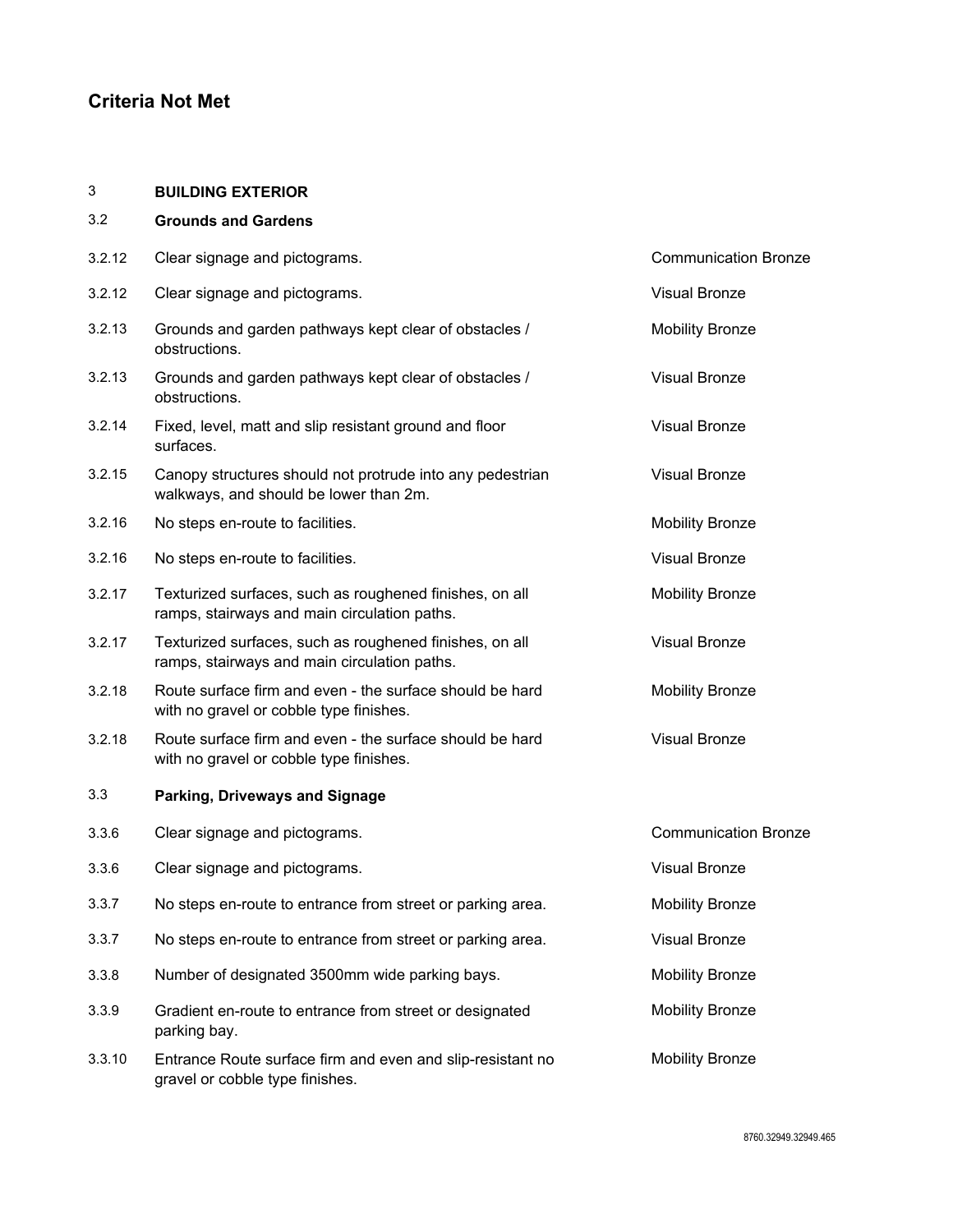| 3.3.10 | Entrance Route surface firm and even and slip-resistant no<br>gravel or cobble type finishes.                                                                                                                                         | <b>Visual Bronze</b>        |
|--------|---------------------------------------------------------------------------------------------------------------------------------------------------------------------------------------------------------------------------------------|-----------------------------|
| 3.4    | <b>Safety and Security</b>                                                                                                                                                                                                            |                             |
| 3.4.5  | At check-in any guest functional limitation (or any guest<br>requesting such facility) is highlighted in the system, so that<br>in the event of an emergency, special procedures can be<br>taken to locate and evacuate these guests. | <b>Communication Bronze</b> |
| 3.4.5  | At check-in any guest functional limitation (or any guest<br>requesting such facility) is highlighted in the system, so that<br>in the event of an emergency, special procedures can be<br>taken to locate and evacuate these guests. | <b>Visual Bronze</b>        |
| 3.4.6  | On request, places of accommodation should be able to<br>provide a system for logging cellphone numbers of guests<br>and being able to respond to sms communication sent from<br>guests whilst accommodated.                          | <b>Communication Bronze</b> |
| 3.4.6  | On request, places of accommodation should be able to<br>provide a system for logging cellphone numbers of guests<br>and being able to respond to sms communication sent from<br>guests whilst accommodated.                          | <b>Visual Bronze</b>        |
| 3.4.7  | Where two-communication systems are employed for<br>security and safety purposes, these should provide a<br>flashing-light mechanism that lights up once confirmation has<br>been received that the signal has been acknowledged.     | <b>Communication Bronze</b> |
| 3.4.8  | Emergency evacuation procedures taking into account the<br>needs of guests with functional auditory limitations (i.e. blind<br>and sight impaired guests).                                                                            | <b>Communication Bronze</b> |
| 3.4.9  | Emergency evacuation procedures taking into account the<br>needs of guests with functional visual limitations (i.e. blind<br>and sight impaired guests).                                                                              | <b>Visual Bronze</b>        |
| 3.4.10 | Emergency evacuation procedures taking into account the<br>needs of guests with functional mobility and physical<br>limitations (i.e. users of wheelchairs and mobility aids).                                                        | <b>Mobility Bronze</b>      |
| 3.4.11 | Emergency evacuation procedures provided orally or by an<br>audio system.                                                                                                                                                             | <b>Communication Bronze</b> |
| 3.4.11 | Emergency evacuation procedures provided orally or by an<br>audio system.                                                                                                                                                             | <b>Visual Bronze</b>        |
| 3.4.12 | An area of refuge or holding area has been provided for use<br>by guests in case of emergency evacuation and egress.                                                                                                                  | <b>Communication Bronze</b> |
| 3.4.12 | An area of refuge or holding area has been provided for use<br>by guests in case of emergency evacuation and egress.                                                                                                                  | <b>Mobility Bronze</b>      |
| 3.4.12 | An area of refuge or holding area has been provided for use<br>by guests in case of emergency evacuation and egress.                                                                                                                  | <b>Visual Bronze</b>        |
| 3.4.13 | Upon arrival provide familiarisation tours on all emergency<br>exits and provide key emergency information to guests.                                                                                                                 | <b>Communication Bronze</b> |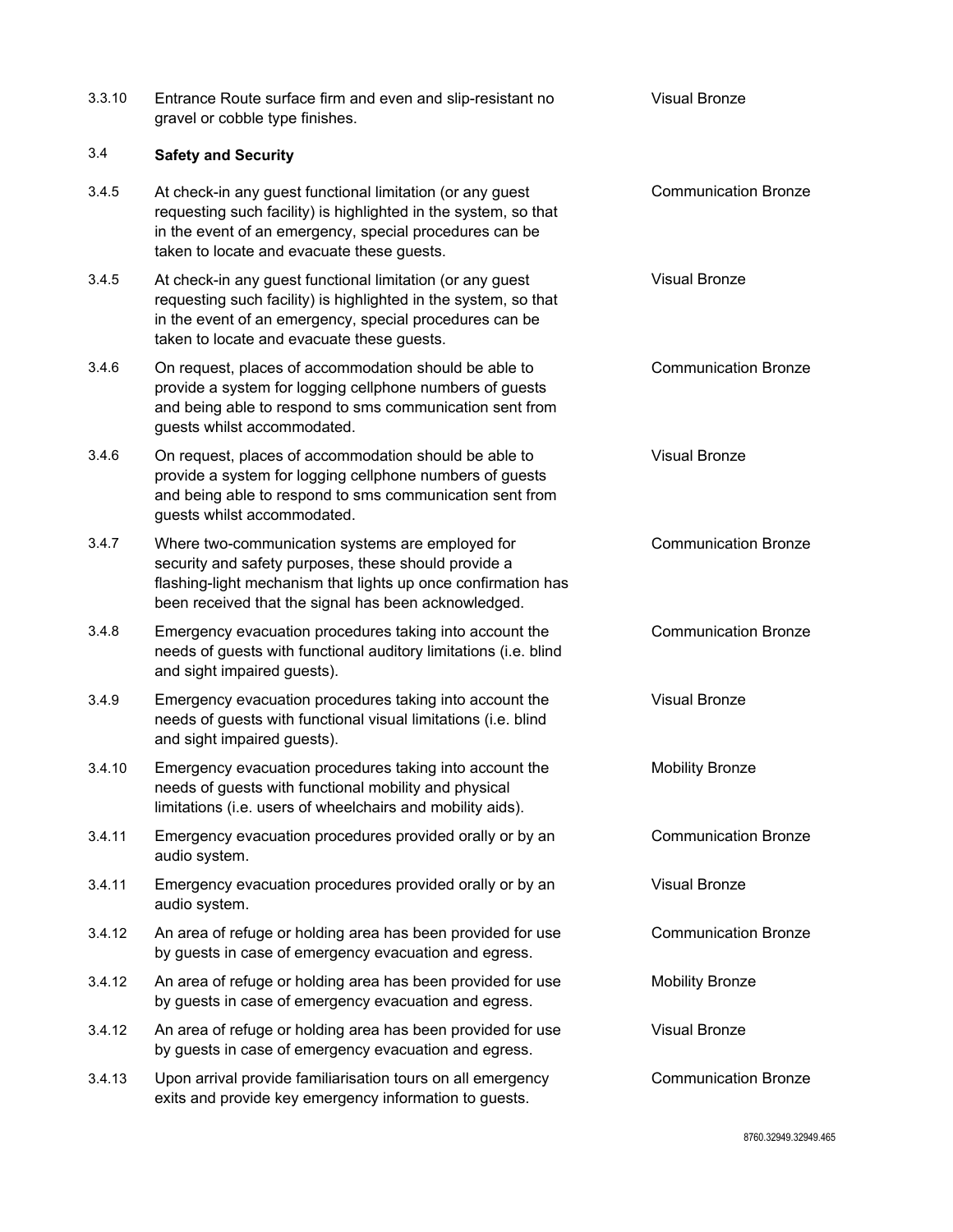| 3.4.13 | Upon arrival provide familiarisation tours on all emergency<br>exits and provide key emergency information to guests.                                                          | <b>Mobility Bronze</b>      |
|--------|--------------------------------------------------------------------------------------------------------------------------------------------------------------------------------|-----------------------------|
| 3.4.13 | Upon arrival provide familiarisation tours on all emergency<br>exits and provide key emergency information to guests.                                                          | <b>Visual Bronze</b>        |
| 3.4.14 | All guests, on request, should be provided with audio<br>description(s) (both by staff and pre-recorded by a suitable<br>professional) of emergency procedures and evacuation. | <b>Communication Bronze</b> |
| 3.4.14 | All guests, on request, should be provided with audio<br>description(s) (both by staff and pre-recorded by a suitable<br>professional) of emergency procedures and evacuation. | Visual Bronze               |
| 3.4.15 | There must be a record of guests with a functional physical<br>or mobility limitation, or visual limitation or auditory limitation<br>kept at a secure and accessible place.   | <b>Communication Bronze</b> |
| 3.4.15 | There must be a record of guests with a functional physical<br>or mobility limitation, or visual limitation or auditory limitation<br>kept at a secure and accessible place.   | <b>Mobility Bronze</b>      |
| 3.4.15 | There must be a record of guests with a functional physical<br>or mobility limitation, or visual limitation or auditory limitation<br>kept at a secure and accessible place.   | <b>Visual Bronze</b>        |
| 4      | <b>BEDROOMS</b>                                                                                                                                                                |                             |
| 4.1    | <b>Bedroom Entrance, Safety and Security</b>                                                                                                                                   |                             |
| 4.1.8  | Size of opening leaf of all doors should be, when measured<br>in the 90-degree open position, at least 76cm wide to enable<br>guests using mobility aids to gain access.       | <b>Mobility Bronze</b>      |
| 4.1.9  | Size of unobstructed space in-front of doors                                                                                                                                   | <b>Mobility Bronze</b>      |
| 4.1.10 | Door-handles should be located at a height below 120cm.                                                                                                                        | <b>Mobility Bronze</b>      |
| 4.1.11 | Emergency evacuation notice and door peep-hole is to be<br>110 cm.                                                                                                             | <b>Mobility Bronze</b>      |
| 4.2    | <b>Furniture</b>                                                                                                                                                               |                             |
| 4.2.9  | Minimum size of access space to all furniture and fittings is<br>80cm x 90cm - access space provides easy reach.                                                               | <b>Mobility Bronze</b>      |
| 4.2.10 | Provision should be made for at least 10% of all seating to<br>be located with the height of the seat at 50cm.                                                                 | <b>Mobility Bronze</b>      |
| 4.3    | <b>Electronic Appliances</b>                                                                                                                                                   |                             |
| 4.3.4  | Sub-titles available on television on services where available.                                                                                                                | <b>Communication Bronze</b> |
| 4.3.4  | Sub-titles available on television on services where available.                                                                                                                | <b>Mobility Bronze</b>      |
|        |                                                                                                                                                                                |                             |
| 4.3.4  | Sub-titles available on television on services where available.                                                                                                                | Visual Bronze               |
| 4.3.5  | Televisions to have working remote controls.                                                                                                                                   | <b>Mobility Bronze</b>      |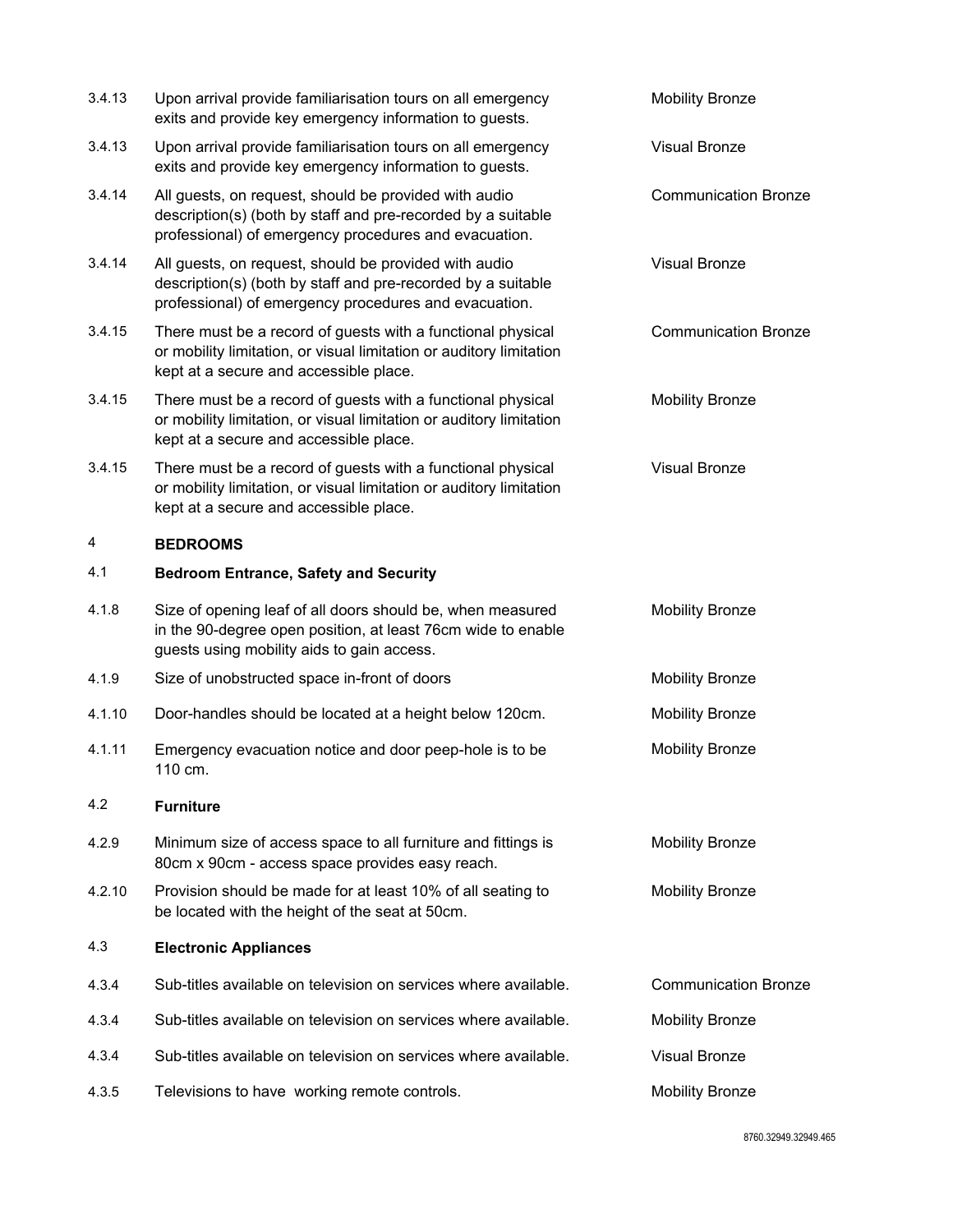| 4.3.5  | Televisions to have working remote controls.                                                          | <b>Visual Bronze</b>        |
|--------|-------------------------------------------------------------------------------------------------------|-----------------------------|
| 4.3.6  | Bedside radio/ clock alarm within easy reach from the bed.                                            | <b>Communication Bronze</b> |
| 4.3.6  | Bedside radio/ clock alarm within easy reach from the bed.                                            | <b>Mobility Bronze</b>      |
| 4.3.7  | Remote control for air-conditioning system.                                                           | <b>Mobility Bronze</b>      |
| 4.3.7  | Remote control for air-conditioning system.                                                           | <b>Visual Bronze</b>        |
| 4.3.8  | Bedside radio/ clock alarm within easy reach from the bed.                                            | <b>Communication Bronze</b> |
| 4.3.8  | Bedside radio/ clock alarm within easy reach from the bed.                                            | <b>Mobility Bronze</b>      |
| 4.3.9  | Induction loop extensions or ear-phones linked to the<br>television.                                  | <b>Visual Bronze</b>        |
| 4.3.10 | Remote control for air-conditioning system.                                                           | <b>Mobility Bronze</b>      |
| 4.3.10 | Remote control for air-conditioning system.                                                           | <b>Visual Bronze</b>        |
| 4.3.11 | Bedside radio/ clock alarm within easy reach from the bed.                                            | <b>Communication Bronze</b> |
| 4.3.11 | Bedside radio/ clock alarm within easy reach from the bed.                                            | <b>Mobility Bronze</b>      |
| 4.4    | <b>Wardrobes, Shelves and Luggage Storage</b>                                                         |                             |
| 4.4.9  | Cupboard door handles height between 80cm- 120cm with<br>handles that are easy to grasp.              | <b>Mobility Bronze</b>      |
| 4.4.10 | Cupboard hanging rail height located at 140cm height above<br>the floor level.                        | <b>Mobility Bronze</b>      |
| 4.4.11 | Wardrobe / draw handles to be easy to grip with limited<br>twisting required.                         | <b>Mobility Bronze</b>      |
| 4.5    | <b>Curtains and Window Coverings</b>                                                                  |                             |
| 4.5.10 | Curtains fitted with pull-rods / closing cords.                                                       | <b>Mobility Bronze</b>      |
| 4.5.10 | Curtains fitted with pull-rods / closing cords.                                                       | <b>Visual Bronze</b>        |
| 4.6    | <b>Flooring and Ceiling</b>                                                                           |                             |
| 4.6.7  | Fixed, level slip-resistant floor surfaces used.                                                      | <b>Mobility Bronze</b>      |
| 4.6.7  | Fixed, level slip-resistant floor surfaces used.                                                      | <b>Visual Bronze</b>        |
| 4.8    | Form of Bedding (Beds, Bases and Mattresses)                                                          |                             |
| 4.8.18 | Emergency pull cord next to bed linked to monitoring alarm /<br>system (cord must reach floor level). | <b>Communication Bronze</b> |
| 4.8.18 | Emergency pull cord next to bed linked to monitoring alarm /<br>system (cord must reach floor level). | <b>Mobility Bronze</b>      |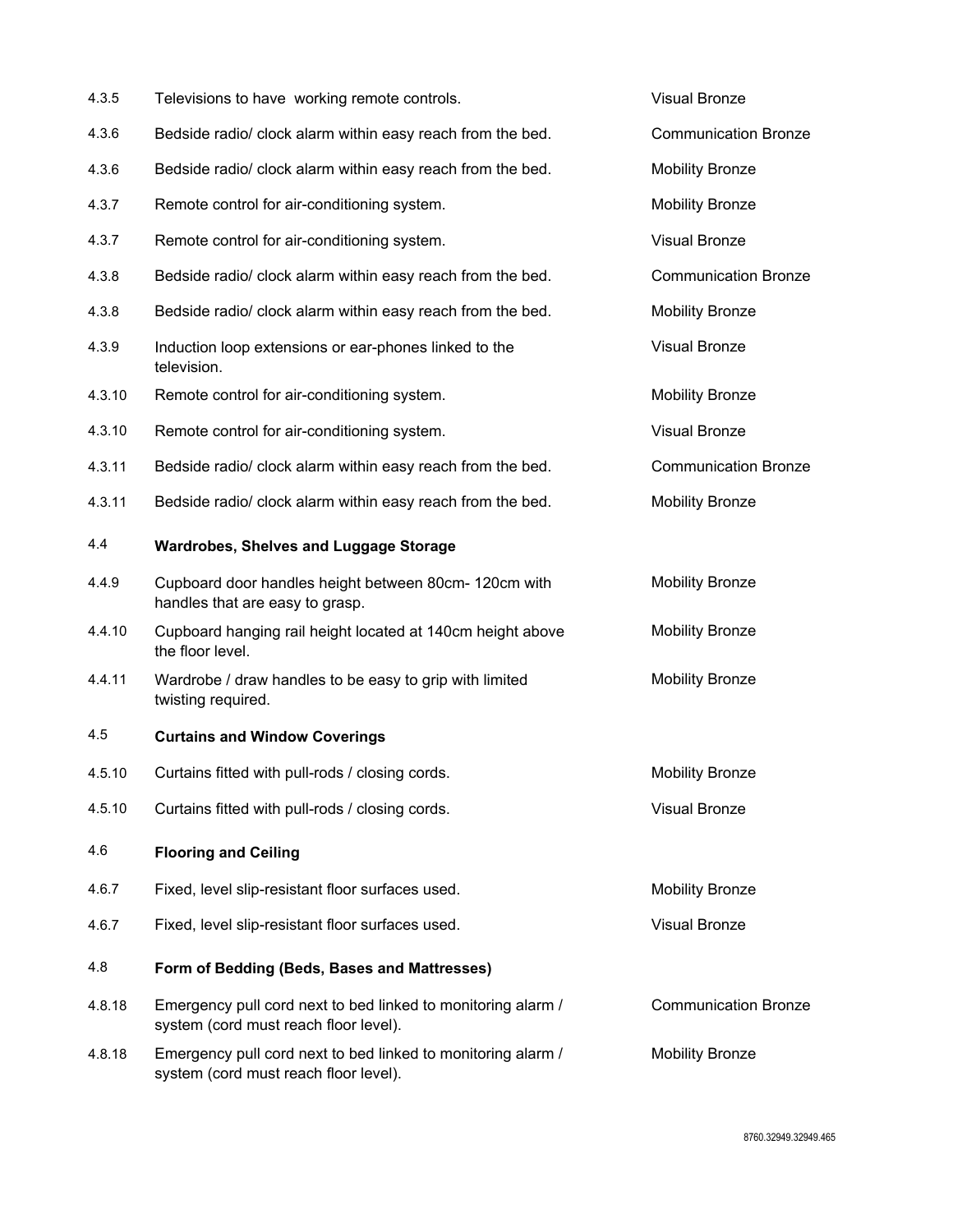| 4.8.18  | Emergency pull cord next to bed linked to monitoring alarm /<br>system (cord must reach floor level).                                                                                                                      | <b>Visual Bronze</b>        |
|---------|----------------------------------------------------------------------------------------------------------------------------------------------------------------------------------------------------------------------------|-----------------------------|
| 4.8.19  | Size of firm bed 45cm to 50cm in height and minimum 90cm<br>in width.                                                                                                                                                      | <b>Mobility Bronze</b>      |
| 4.8.20  | Unobstructed space to turn adjacent to bed.                                                                                                                                                                                | <b>Mobility Bronze</b>      |
| 4.9     | <b>Temperature Control and Ventilation</b>                                                                                                                                                                                 |                             |
| 4.9.2   | Height of environmental controls to enable users to<br>comfortably reach them below 120cm in height.                                                                                                                       | <b>Mobility Bronze</b>      |
| 4.9.3   | Remote control for air-conditioning or equivalent cooling<br>system in designated Mobility Accessible Rooms.                                                                                                               | <b>Mobility Bronze</b>      |
| 4.9.3   | Remote control for air-conditioning or equivalent cooling<br>system in designated Mobility Accessible Rooms.                                                                                                               | <b>Visual Bronze</b>        |
| 4.10    | <b>Lighting, Power and Switches</b>                                                                                                                                                                                        |                             |
| 4.10.11 | Bedroom lighting must be even and well lit.                                                                                                                                                                                | <b>Communication Bronze</b> |
| 4.10.12 | Height of light switches and controls should be 80cm -<br>120cm.                                                                                                                                                           | <b>Mobility Bronze</b>      |
| 4.11    | <b>Mirror and Mirror Lighting</b>                                                                                                                                                                                          |                             |
| 4.11.4  | Mirror area well lit to assist guests with minimum lighting<br>level of 200 lux. Lights positioned so as not to create glare<br>on surfaces.                                                                               | <b>Mobility Bronze</b>      |
| 4.11.4  | Mirror area well lit to assist guests with minimum lighting<br>level of 200 lux. Lights positioned so as not to create glare<br>on surfaces.                                                                               | <b>Visual Bronze</b>        |
| 4.12    | <b>Accessories</b>                                                                                                                                                                                                         |                             |
| 4.12.17 | Fire extinguisher or fire blanket located between 80cm and<br>120cm above floor level.                                                                                                                                     | <b>Mobility Bronze</b>      |
| 4.12.18 | Bedroom accessories need to have bold labels for easy<br>identification, with labels in large print.                                                                                                                       | <b>Communication Bronze</b> |
| 4.12.18 | Bedroom accessories need to have bold labels for easy<br>identification, with labels in large print.                                                                                                                       | <b>Visual Bronze</b>        |
| 4.12.19 | Staff assistance available to guests to assist in locating and<br>using bedroom accessories.                                                                                                                               | <b>Visual Bronze</b>        |
| 4.12.20 | Flashing lights and vibrating pads linked to alarm.                                                                                                                                                                        | <b>Communication Bronze</b> |
| 4.12.21 | Emergency ID door hangers provided for identification of<br>guests with functional communication/ hearing/ visual/<br>mobility and physical limitations, which can facilitate services<br>that require access to the room. | <b>Communication Bronze</b> |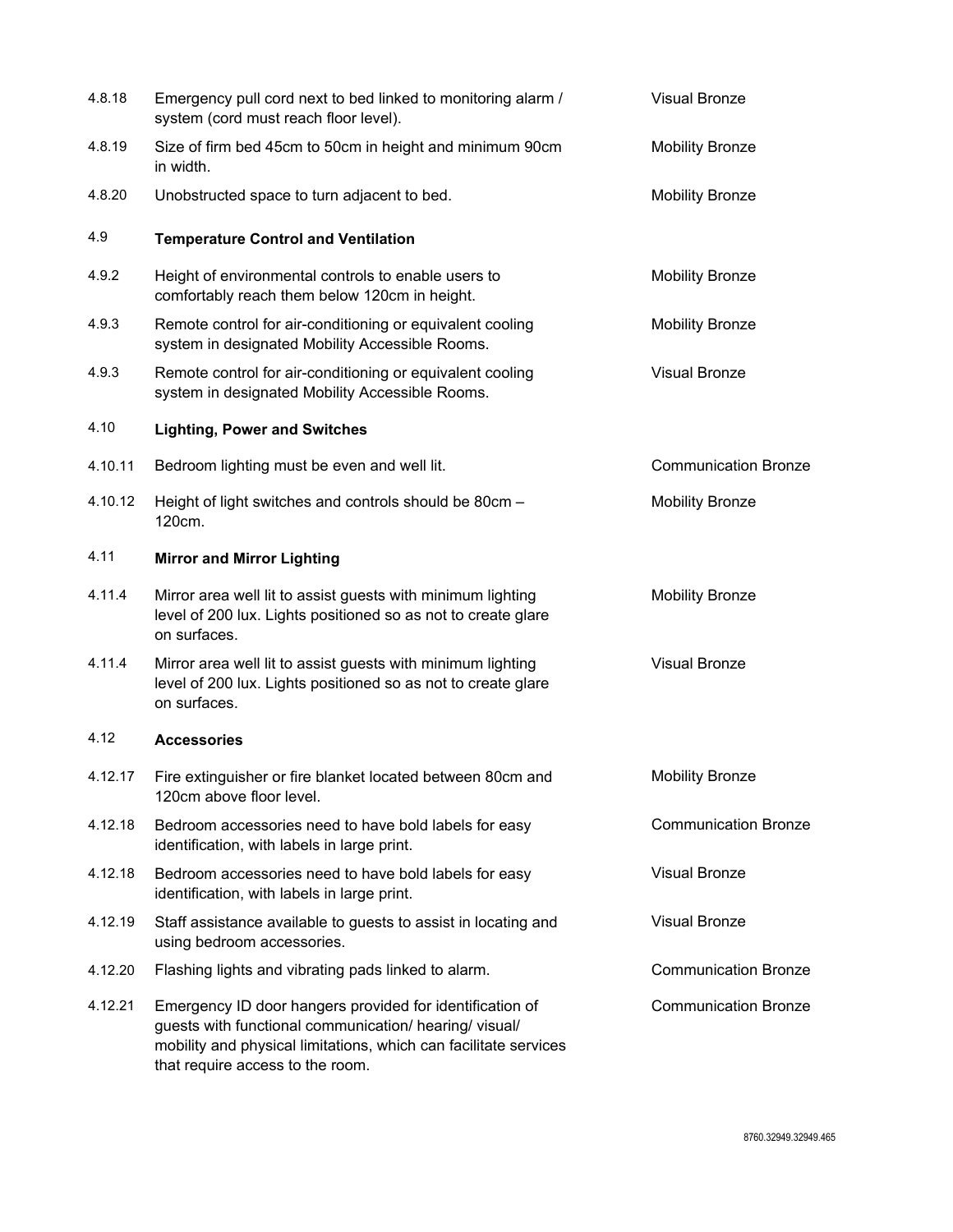| 4.12.21 | Emergency ID door hangers provided for identification of<br>guests with functional communication/ hearing/ visual/<br>mobility and physical limitations, which can facilitate services<br>that require access to the room. | <b>Mobility Bronze</b>      |
|---------|----------------------------------------------------------------------------------------------------------------------------------------------------------------------------------------------------------------------------|-----------------------------|
| 4.12.21 | Emergency ID door hangers provided for identification of<br>guests with functional communication/ hearing/ visual/<br>mobility and physical limitations, which can facilitate services<br>that require access to the room. | <b>Visual Bronze</b>        |
| 4.13    | <b>Spaciousness and Overall Impression</b>                                                                                                                                                                                 |                             |
| 4.13.6  | Floor space clear of any obstacles which may cause injury to<br>guests with functional visual limitations.                                                                                                                 | <b>Visual Bronze</b>        |
| 4.13.7  | Unobstructed access widths between walls, features,<br>furniture and fittings should be a minimum of 90cm.                                                                                                                 | <b>Mobility Bronze</b>      |
| 5       | <b>BATHROOMS</b>                                                                                                                                                                                                           |                             |
| 5.2     | <b>Flooring and Ceiling</b>                                                                                                                                                                                                |                             |
| 5.2.1   | No coat hooks or other projections that extend more than<br>3cm from the wall or doors. It is important to ensure that no<br>harmful obstructions project from the walls.                                                  | <b>Visual Bronze</b>        |
| 5.2.2   | Fixed slip-resistant floor surface. Wooden floors, tiles or<br>close pile carpet no higher than 13mm to ensure that users<br>of mobility aids do not slip and injure themselves on a wet<br>and slippery floor.            | <b>Mobility Bronze</b>      |
| 5.2.2   | Fixed slip-resistant floor surface. Wooden floors, tiles or<br>close pile carpet no higher than 13mm to ensure that users<br>of mobility aids do not slip and injure themselves on a wet<br>and slippery floor.            | <b>Visual Bronze</b>        |
| 5.2.3   | Flooring to have no design obstructions.                                                                                                                                                                                   | <b>Communication Bronze</b> |
| 5.3     | <b>Fixtures and Fittings</b>                                                                                                                                                                                               |                             |
| 5.3.21  | Flashing light linked to alarm.                                                                                                                                                                                            | <b>Communication Bronze</b> |
| 5.3.21  | Flashing light linked to alarm.                                                                                                                                                                                            | <b>Visual Bronze</b>        |
| 5.3.22  | Bathroom instructions must be provided in large print.                                                                                                                                                                     | <b>Communication Bronze</b> |
| 5.3.22  | Bathroom instructions must be provided in large print.                                                                                                                                                                     | <b>Visual Bronze</b>        |
| 5.3.23  | Emergency pull cord linked to monitoring alarm / system<br>(cord must reach floor level).                                                                                                                                  | <b>Mobility Bronze</b>      |
| 5.3.23  | Emergency pull cord linked to monitoring alarm / system<br>(cord must reach floor level).                                                                                                                                  | <b>Visual Bronze</b>        |
| 5.3.24  | Use of colour contrasting surfaces.                                                                                                                                                                                        | <b>Visual Bronze</b>        |
| 5.3.25  | Hot pipes must be well insulated.                                                                                                                                                                                          | <b>Visual Bronze</b>        |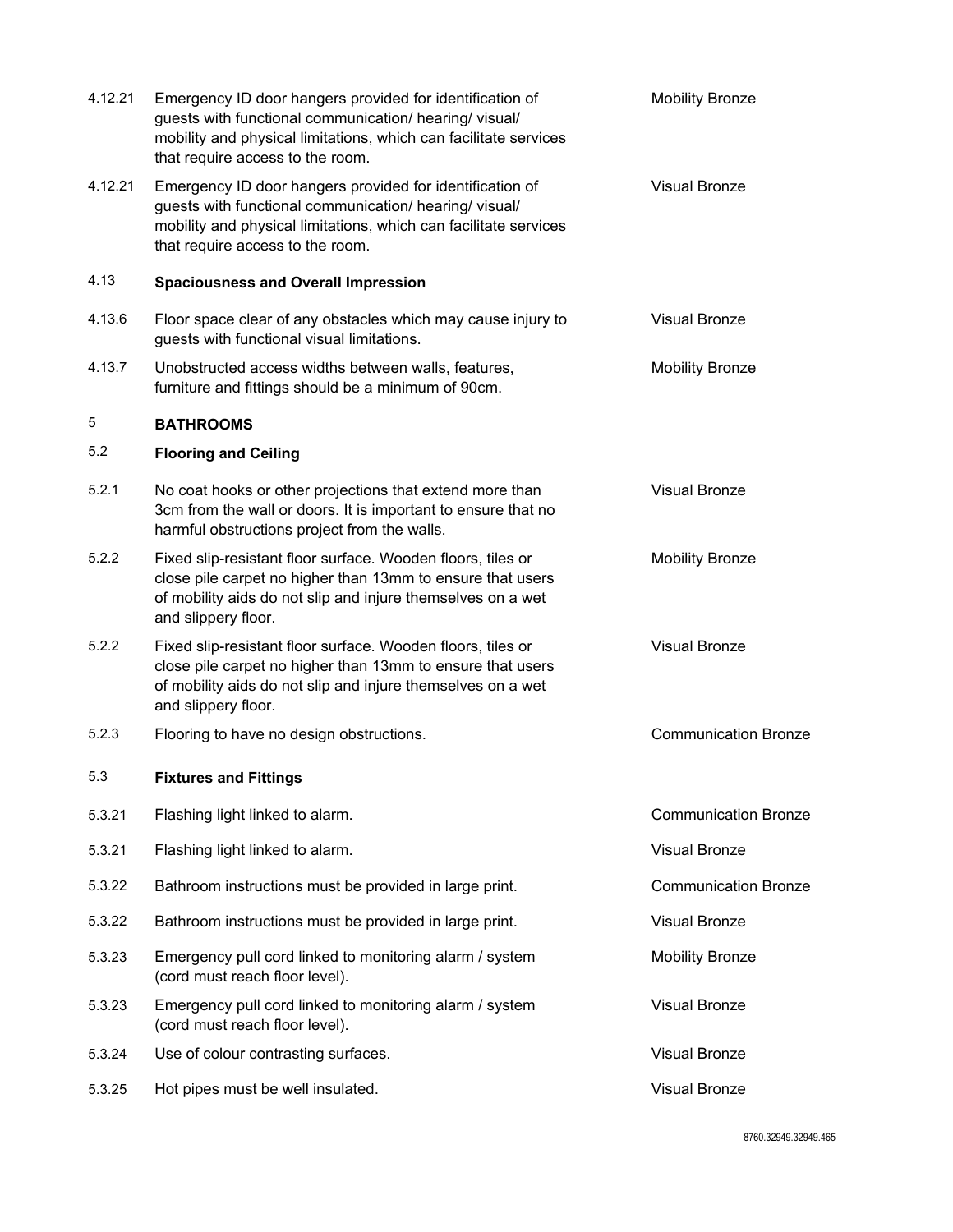| 5.3.26 | The access door should be fitted with an emergency release<br>lock.                       | <b>Communication Bronze</b> |
|--------|-------------------------------------------------------------------------------------------|-----------------------------|
| 5.3.26 | The access door should be fitted with an emergency release<br>lock.                       | <b>Visual Bronze</b>        |
| 5.3.27 | No coat hooks or other obstructions to extend more than<br>3cm from the wall or doors.    | <b>Visual Bronze</b>        |
| 5.3.28 | Audio and visual emergency warning and evacuation<br>systems.                             | <b>Communication Bronze</b> |
| 5.3.28 | Audio and visual emergency warning and evacuation<br>systems.                             | <b>Visual Bronze</b>        |
| 5.7    | <b>Lighting and Ventilation</b>                                                           |                             |
| 5.7.7  | All areas in bathroom must be well and evenly lit.                                        | <b>Communication Bronze</b> |
| 5.7.7  | All areas in bathroom must be well and evenly lit.                                        | <b>Mobility Bronze</b>      |
| 5.7.7  | All areas in bathroom must be well and evenly lit.                                        | <b>Visual Bronze</b>        |
| 5.8    | <b>Accessories</b>                                                                        |                             |
| 5.8.10 | Bathroom toiletries/accessories need to have bold labels for<br>easy identification.      | <b>Communication Bronze</b> |
| 5.8.10 | Bathroom toiletries/accessories need to have bold labels for<br>easy identification.      | <b>Visual Bronze</b>        |
| 6      | <b>DESIGNATED MOBILTY ACCESSIBLE BATHROOMS</b>                                            |                             |
| 6.1    | <b>Fixtures and Fittings</b>                                                              |                             |
| 6.1.21 | Flashing light linked to alarm.                                                           | <b>Communication Bronze</b> |
| 6.1.22 | Bathroom instructions must be provided in large print.                                    | <b>Communication Bronze</b> |
| 6.1.22 | Bathroom instructions must be provided in large print.                                    | <b>Visual Bronze</b>        |
| 6.1.23 | Emergency pull cord linked to monitoring alarm / system<br>(cord must reach floor level). | <b>Mobility Bronze</b>      |
| 6.1.23 | Emergency pull cord linked to monitoring alarm / system<br>(cord must reach floor level). | <b>Visual Bronze</b>        |
| 6.1.24 | Use of colour contrasting surfaces.                                                       | <b>Visual Bronze</b>        |
| 6.1.25 | Hot pipes must be well insulated.                                                         | <b>Visual Bronze</b>        |
| 6.1.26 | Minimum size of unobstructed floor space is to be 80cm x<br>110cm.                        | <b>Visual Bronze</b>        |
| 6.1.27 | The access door should be fitted with an emergency release<br>lock.                       | <b>Communication Bronze</b> |
| 6.1.27 | The access door should be fitted with an emergency release<br>lock.                       | <b>Visual Bronze</b>        |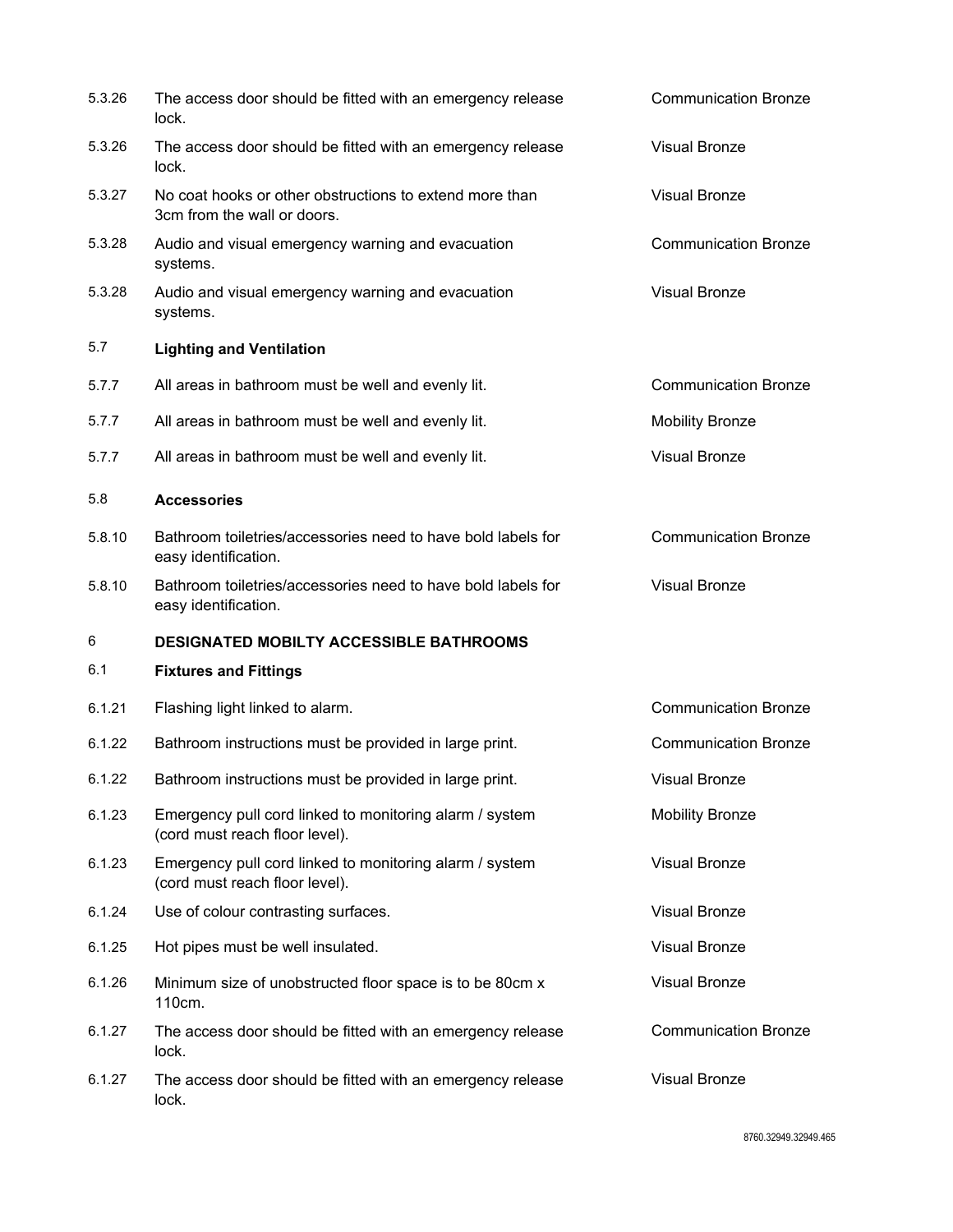| 6.1.28 | No coat hooks or other obstructions to extend more than<br>3cm from the wall or doors.                                                                                        | <b>Visual Bronze</b>        |
|--------|-------------------------------------------------------------------------------------------------------------------------------------------------------------------------------|-----------------------------|
| 6.1.29 | Audio and visual emergency warning and evacuation<br>systems.                                                                                                                 | <b>Communication Bronze</b> |
| 6.1.29 | Audio and visual emergency warning and evacuation<br>systems.                                                                                                                 | <b>Visual Bronze</b>        |
| 6.1.30 | Clear opening width of doors - there must be a clear opening<br>width of at least 76cm measured with the door in the<br>90-degree open position.                              | <b>Mobility Bronze</b>      |
| 6.1.31 | Minimum size of unobstructed space in-front of doors<br>required is a 120cm diameter circle clear of all fittings,<br>fixtures and the line of the door swing.                | <b>Mobility Bronze</b>      |
| 6.1.32 | Minimum requirement for access space at the side of the<br>bath is 80cm.                                                                                                      | <b>Mobility Bronze</b>      |
| 6.1.33 | Height of the edge of the bath between 45cm and 50cm.                                                                                                                         | <b>Mobility Bronze</b>      |
| 6.1.34 | Lever action bath mixer with hand shower.                                                                                                                                     | <b>Mobility Bronze</b>      |
| 6.1.35 | Provision must be made for a removable bath-seat and/ or a<br>seating space at one-end of the bath such that the<br>lever-action mixer taps are reachable from that position. | <b>Mobility Bronze</b>      |
| 6.1.36 | 90cm long vertically-orientated grab-bar positioned on wall<br>adjacent to shower-seat and transfer space with lowest fitting<br>at least 60cm from floor.                    | <b>Mobility Bronze</b>      |
| 6.1.37 | Cranked grab-bar positioned at 80cm above floor.                                                                                                                              | <b>Mobility Bronze</b>      |
| 6.1.38 | Lever action mixer with hand shower.                                                                                                                                          | <b>Mobility Bronze</b>      |
| 6.1.39 | Soap dish and other accessories can be reached from a<br>seated-position on the shower-seat.                                                                                  | <b>Mobility Bronze</b>      |
| 6.1.40 | Shower-seat located between 48 - 50cm from the floor, with<br>minimum dimensions 40cm x 40cm and securely and firmly<br>attached to wall.                                     | <b>Mobility Bronze</b>      |
| 6.1.41 | Roll-in shower entry of at least a width of 80cm, with<br>provision for an 80cm transfer space.                                                                               | <b>Mobility Bronze</b>      |
| 6.2    | <b>Mirror and Mirror Lighting</b>                                                                                                                                             |                             |
| 6.2.2  | Where provided, full length mirrors must be a minimum<br>height of 40cm above the ground and have a minimum top<br>height of a 180cm                                          | <b>Mobility Bronze</b>      |
| 6.3    | <b>Hand Basin and Toilet Areas</b>                                                                                                                                            |                             |
| 6.3.6  | WC (toilet) seat height between 48cm - 50cm.                                                                                                                                  | <b>Mobility Bronze</b>      |
| 6.3.7  | 80cm wide transfer space to side of pan.                                                                                                                                      | <b>Mobility Bronze</b>      |
| 6.3.8  | Front edge of pan to project at least 69cm from the rear wall.                                                                                                                | <b>Mobility Bronze</b>      |
|        |                                                                                                                                                                               |                             |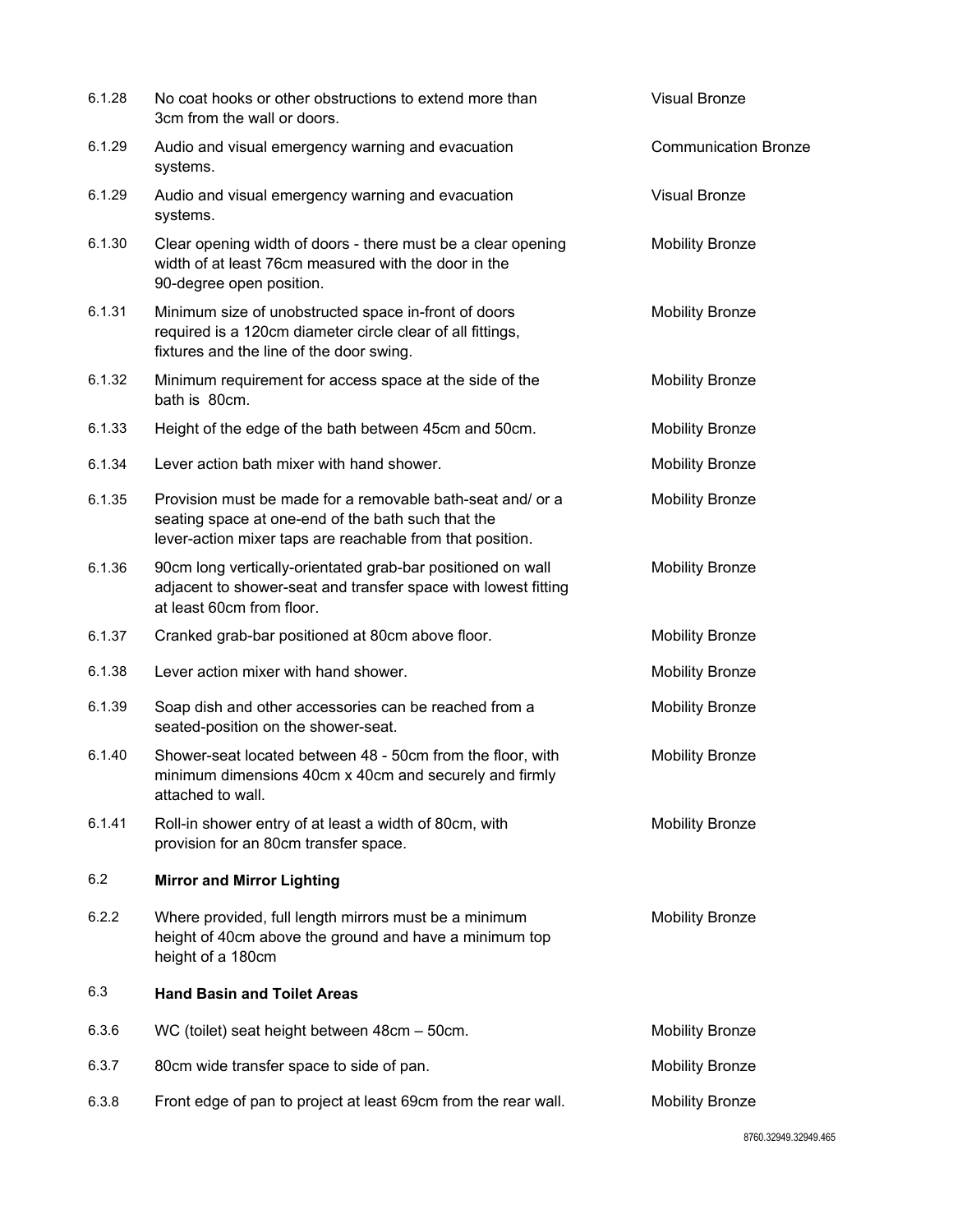| 6.3.9  | Centreline of toilet not more than 48cm from wall opposite<br>transfer space.                                                                                   | <b>Mobility Bronze</b>      |
|--------|-----------------------------------------------------------------------------------------------------------------------------------------------------------------|-----------------------------|
| 6.3.10 | Extended flush handle located on side of transfer space of<br>cistern.                                                                                          | <b>Mobility Bronze</b>      |
| 6.3.11 | Cranked grab-bar should be located 80cm above floor finish.                                                                                                     | <b>Mobility Bronze</b>      |
| 6.3.12 | Horizontal grab bar located at 80cm above the floor finish.                                                                                                     | <b>Mobility Bronze</b>      |
| 6.3.13 | The back rest of the toilet, when raised to an upright position,<br>shall remain in such position.                                                              | <b>Mobility Bronze</b>      |
| 6.3.14 | Wash-hand basin provided in the correct configuration<br>related to the WC (toilet) pan, and located no more than<br>30cm from the edge of the toilet pan seat. | <b>Mobility Bronze</b>      |
| 6.3.15 | Mirror positioned above wash-hand basin with lowest edge<br>5cm above edge of basin, and extending to a minimum top<br>height of 180cm from the floor.          | <b>Mobility Bronze</b>      |
| 6.3.16 | Basin adjacent to WC (toilet) set at 80cm height with 72cm<br>clear space under basin.                                                                          | <b>Mobility Bronze</b>      |
| 6.5    | <b>Lighting and Ventilation</b>                                                                                                                                 |                             |
| 6.5.7  | All areas in bathroom must be well and evenly lit.                                                                                                              | <b>Communication Bronze</b> |
| 6.5.7  | All areas in bathroom must be well and evenly lit.                                                                                                              | <b>Mobility Bronze</b>      |
| 6.5.7  | All areas in bathroom must be well and evenly lit.                                                                                                              | <b>Visual Bronze</b>        |
| 6.6    | <b>Accessories</b>                                                                                                                                              |                             |
| 6.6.10 | Bathroom toiletries/accessories need to have bold labels for<br>easy identification.                                                                            | <b>Visual Bronze</b>        |
| 6.6.11 | Accessories/toiletries need to be within easy reach from a<br>sitting position.                                                                                 | <b>Mobility Bronze</b>      |
| 7      | PUBLIC AREAS - Including dining area, bars, lounges and recepti                                                                                                 |                             |
| 7.1    | <b>Decoration</b>                                                                                                                                               |                             |
| 7.1.1  | End of corridor highlighted by colour, tone or light contrast<br>between walls and floor coverings.                                                             | <b>Communication Bronze</b> |
| 7.1.1  | End of corridor highlighted by colour, tone or light contrast<br>between walls and floor coverings.                                                             | <b>Visual Bronze</b>        |
| 7.1.2  | Public areas should have clearly demarcated areas providing<br>information for guests to navigate.                                                              | <b>Visual Bronze</b>        |
| 7.2    | <b>Furnishings and Fixtures</b>                                                                                                                                 |                             |
| 7.2.6  | Background music in public areas avoided or kept at a low<br>level.                                                                                             | <b>Communication Bronze</b> |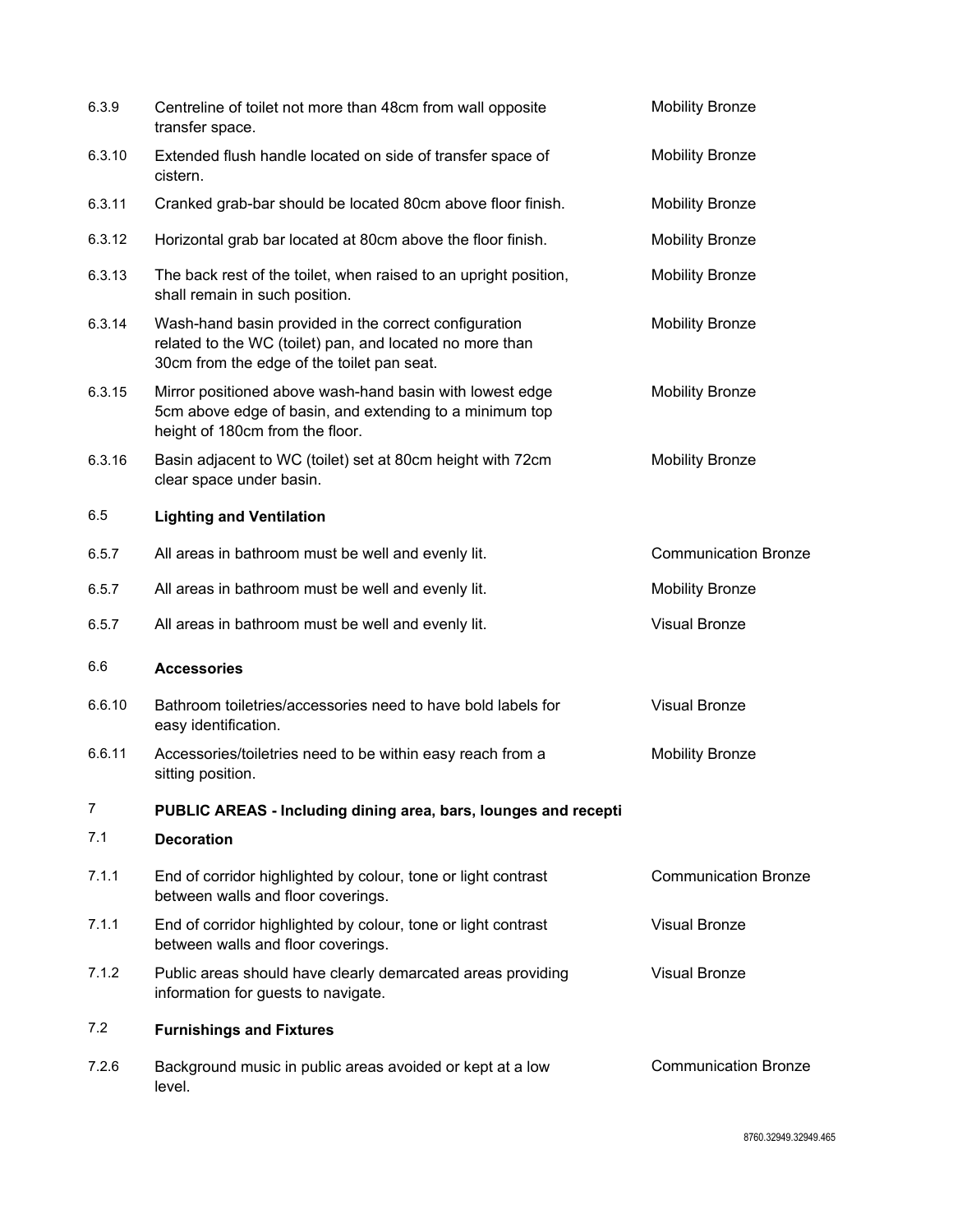| 7.2.6  | Background music in public areas avoided or kept at a low<br>level.                                                                                     | <b>Visual Bronze</b>        |
|--------|---------------------------------------------------------------------------------------------------------------------------------------------------------|-----------------------------|
| 7.2.7  | Voice amplification option linked to public telephone in the<br>lobby / reception.                                                                      | <b>Communication Bronze</b> |
| 7.2.8  | Where televisions are provided subtitles must be shown.                                                                                                 | <b>Communication Bronze</b> |
| 7.2.8  | Where televisions are provided subtitles must be shown.                                                                                                 | <b>Visual Bronze</b>        |
| 7.2.9  | A selection of chairs to be with and without arm-rests.                                                                                                 | <b>Visual Bronze</b>        |
| 7.2.10 | At least 10% of chairs should have a seat height of 50cm.                                                                                               | <b>Visual Bronze</b>        |
| 7.2.11 | All relevant emergency information and escape route maps<br>available in large print & provision should be made for Braille<br>mapping.                 | <b>Communication Bronze</b> |
| 7.2.11 | All relevant emergency information and escape route maps<br>available in large print & provision should be made for Braille<br>mapping.                 | <b>Visual Bronze</b>        |
| 7.2.12 | Emergency evacuation signage and pictograms.                                                                                                            | <b>Visual Bronze</b>        |
| 7.2.13 | Public telephones to be fitted with a raised pip on button<br>number 5.                                                                                 | <b>Visual Bronze</b>        |
| 7.2.14 | The size of opening leaf on all doors en-route should be at<br>least 76cm measured when the door is open at 90-degrees.                                 | <b>Mobility Bronze</b>      |
| 7.2.15 | Where revolving doors, turnstiles or other barriers have been<br>installed in the establishment, an alternative means of<br>access should be installed. | <b>Mobility Bronze</b>      |
| 7.2.16 | Height of emergency equipment, switches and controls<br>located between 80cm and 120cm.                                                                 | <b>Mobility Bronze</b>      |
| 7.3    | <b>Bar, Lounge and Sitting Areas</b>                                                                                                                    |                             |
| 7.3.10 | Bars should have a lowered counter at 80cm above floor<br>level.                                                                                        | <b>Mobility Bronze</b>      |
| 7.3.11 | There should be provision for table-orientated assistance.                                                                                              | <b>Communication Bronze</b> |
| 7.3.11 | There should be provision for table-orientated assistance.                                                                                              | <b>Mobility Bronze</b>      |
| 7.3.11 | There should be provision for table-orientated assistance.                                                                                              | <b>Visual Bronze</b>        |
| 7.4    | <b>Public Area WCs (Toilets)</b>                                                                                                                        |                             |
| 7.4.4  | No coat hooks or other obstructions to extend more than<br>3cm from the wall or doors.                                                                  | <b>Visual Bronze</b>        |
| 7.4.5  | Fixed slip-resistant floor surface.                                                                                                                     | <b>Mobility Bronze</b>      |
| 7.4.5  | Fixed slip-resistant floor surface.                                                                                                                     | <b>Visual Bronze</b>        |
| 7.4.6  | Flooring to have no design obstructions.                                                                                                                | <b>Communication Bronze</b> |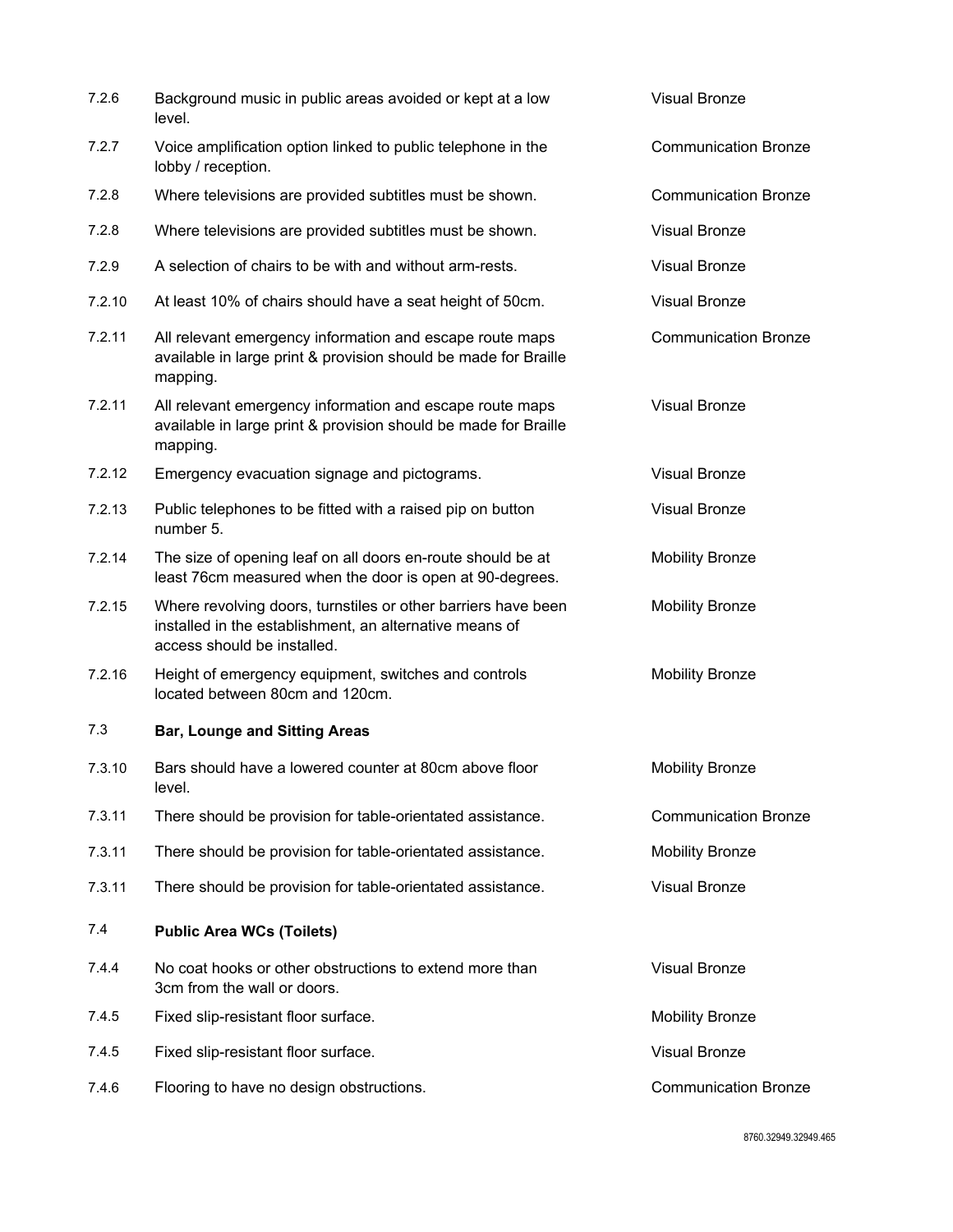| 7.4.7  | Flashing light linked to alarm.                                                                                                                                                                                                                                                                              | <b>Communication Bronze</b> |
|--------|--------------------------------------------------------------------------------------------------------------------------------------------------------------------------------------------------------------------------------------------------------------------------------------------------------------|-----------------------------|
| 7.4.7  | Flashing light linked to alarm.                                                                                                                                                                                                                                                                              | <b>Visual Bronze</b>        |
| 7.4.8  | Bathroom instructions must be provided in large print.                                                                                                                                                                                                                                                       | <b>Communication Bronze</b> |
| 7.4.8  | Bathroom instructions must be provided in large print.                                                                                                                                                                                                                                                       | <b>Visual Bronze</b>        |
| 7.4.9  | Emergency pull cord linked to monitoring alarm / system<br>(cord must reach floor level).                                                                                                                                                                                                                    | <b>Visual Bronze</b>        |
| 7.4.10 | Use of colour contrasting surfaces.                                                                                                                                                                                                                                                                          | <b>Visual Bronze</b>        |
| 7.4.11 | Hot pipes must be well insulated.                                                                                                                                                                                                                                                                            | <b>Visual Bronze</b>        |
| 7.4.12 | The access door should be fitted with an emergency release<br>lock.                                                                                                                                                                                                                                          | <b>Communication Bronze</b> |
| 7.4.12 | The access door should be fitted with an emergency release<br>lock.                                                                                                                                                                                                                                          | <b>Visual Bronze</b>        |
| 7.4.13 | No coat hooks or other obstructions to extend more than<br>3cm from the wall or doors.                                                                                                                                                                                                                       | <b>Visual Bronze</b>        |
| 7.4.14 | Audio and visual emergency warning and evacuation<br>systems.                                                                                                                                                                                                                                                | <b>Communication Bronze</b> |
| 7.4.14 | Audio and visual emergency warning and evacuation<br>systems.                                                                                                                                                                                                                                                | <b>Visual Bronze</b>        |
| 7.4.15 | All areas in bathroom must be well and evenly lit.                                                                                                                                                                                                                                                           | <b>Communication Bronze</b> |
| 7.4.15 | All areas in bathroom must be well and evenly lit.                                                                                                                                                                                                                                                           | <b>Mobility Bronze</b>      |
| 7.4.15 | All areas in bathroom must be well and evenly lit.                                                                                                                                                                                                                                                           | <b>Visual Bronze</b>        |
| 7.4.16 | Bathroom toiletries/accessories need to have bold labels for<br>easy identification.                                                                                                                                                                                                                         | <b>Communication Bronze</b> |
| 7.4.16 | Bathroom toiletries/accessories need to have bold labels for<br>easy identification.                                                                                                                                                                                                                         | <b>Visual Bronze</b>        |
| 7.5    | <b>Flooring and Ceiling</b>                                                                                                                                                                                                                                                                                  |                             |
| 7.5.1  | End of corridors highlighted by colour, tone or light contrast.                                                                                                                                                                                                                                              | <b>Visual Bronze</b>        |
| 7.5.2  | Fixed, slip-resistant floor surface. This is a precautionary<br>measure and applies to almost all people with functional<br>physical and mobility limitation. With or without a mobility<br>device there is a potential of being out of balance as a result<br>of the way that the environment is organised. | <b>Mobility Bronze</b>      |
| 7.6    | Lighting, Heating/Cooling & Ventilation                                                                                                                                                                                                                                                                      |                             |
| 7.6.12 | Directional and informational signage related to physical and<br>environmental access must be well lit.                                                                                                                                                                                                      | <b>Communication Bronze</b> |
| 7.6.12 | Directional and informational signage related to physical and<br>environmental access must be well lit.                                                                                                                                                                                                      | <b>Mobility Bronze</b>      |
|        |                                                                                                                                                                                                                                                                                                              | 8760.32949.32949.465        |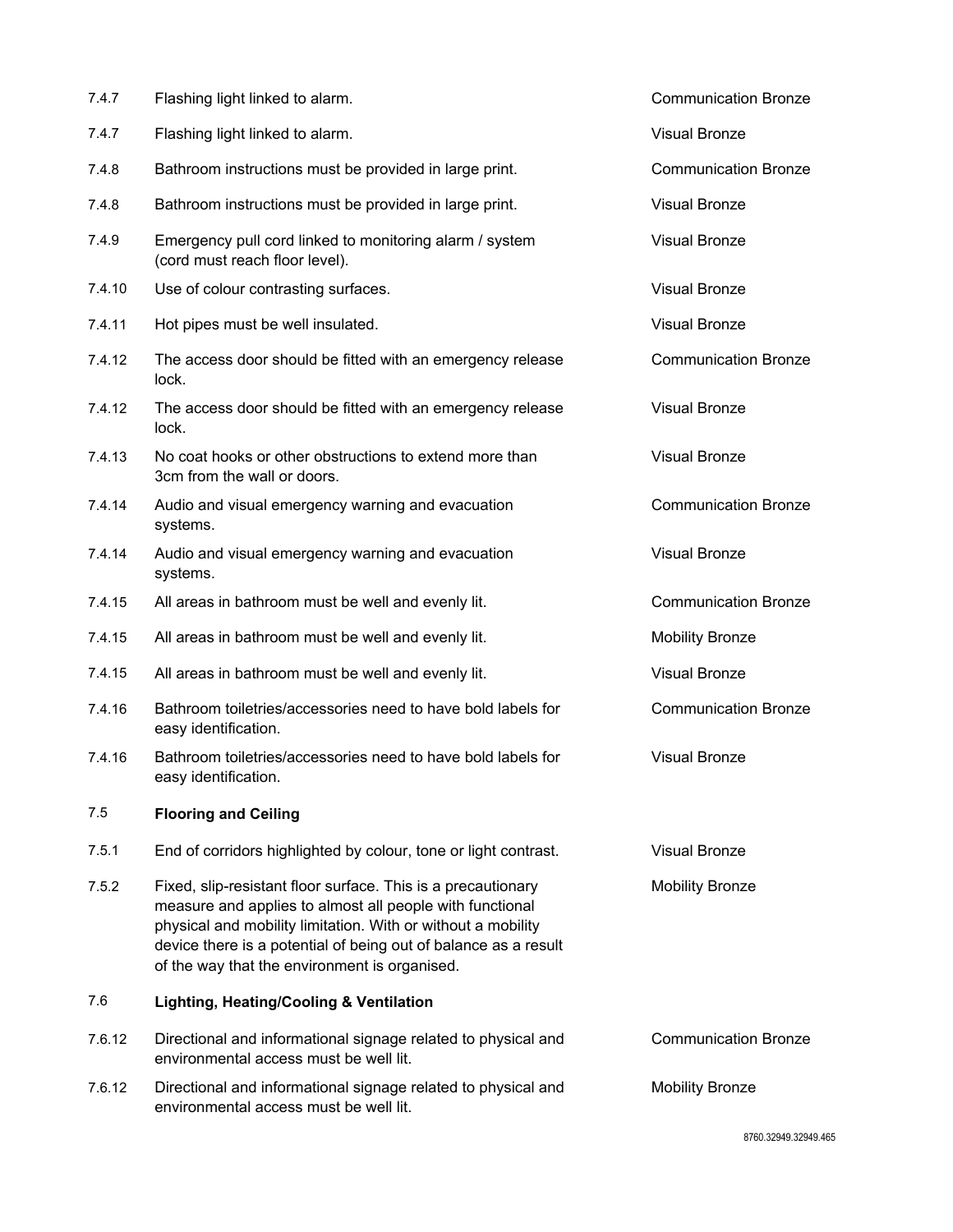| 7.6.12 | Directional and informational signage related to physical and<br>environmental access must be well lit.                                                     | <b>Visual Bronze</b>        |
|--------|-------------------------------------------------------------------------------------------------------------------------------------------------------------|-----------------------------|
| 7.6.13 | Lighting must be even and effective, with minimum lighting<br>levels of 200 lux.                                                                            | <b>Communication Bronze</b> |
| 7.7    | <b>Ramps</b>                                                                                                                                                |                             |
| 7.7.1  | Gradient en-route to facilities (internal and external).<br>Gradients en-route to facilities must be at least 1:15 and<br>preferably not steeper than 1:12. | <b>Mobility Bronze</b>      |
| 7.7.2  | There should be a landing at the top of ramps with minimum<br>dimensions: 90cm x 90cm.                                                                      | <b>Mobility Bronze</b>      |
| 7.7.3  | Unobstructed width of not less than 90cm (to allow for easy<br>access for mobility aids):                                                                   | <b>Mobility Bronze</b>      |
| 7.7.4  | Ramps should have a strong texturized surface that is easily<br>differentiable from surrounding surfaces.                                                   | <b>Visual Bronze</b>        |
| 7.7.5  | Ramps should have handrails on both sides at a height of<br>between 85-95cm.                                                                                | <b>Mobility Bronze</b>      |
| 7.7.5  | Ramps should have handrails on both sides at a height of<br>between 85-95cm.                                                                                | <b>Visual Bronze</b>        |
| 7.7.6  | Fixed, slip-resistant floor surface.                                                                                                                        | <b>Mobility Bronze</b>      |
| 7.7.6  | Fixed, slip-resistant floor surface.                                                                                                                        | <b>Visual Bronze</b>        |
| 7.8    | Other public areas including Passages and Staircases                                                                                                        |                             |
| 7.8.4  | Protected soffits to underside of the stairs below the height<br>of 210cm.                                                                                  | <b>Visual Bronze</b>        |
| 7.8.5  | Fixed slip-resistant floor surface.                                                                                                                         | <b>Mobility Bronze</b>      |
| 7.8.5  | Fixed slip-resistant floor surface.                                                                                                                         | <b>Visual Bronze</b>        |
| 7.8.6  | Desire lines and main circulation path should have strongly<br>texturized surfaces.                                                                         | <b>Visual Bronze</b>        |
| 7.8.7  | Unobstructed width of not less than 90cm to facilitate access<br>for guests using mobility aids.                                                            | <b>Mobility Bronze</b>      |
| 7.8.8  | Stairs fitted handrails at a height of 85-95cm.                                                                                                             | <b>Mobility Bronze</b>      |
| 7.8.8  | Stairs fitted handrails at a height of 85-95cm.                                                                                                             | <b>Visual Bronze</b>        |
| 7.8.9  | Stairs fitted non-slip treads.                                                                                                                              | <b>Mobility Bronze</b>      |
| 7.8.9  | Stairs fitted non-slip treads.                                                                                                                              | <b>Visual Bronze</b>        |
| 7.8.10 | Provision for unobstructed landing of 90cm x 90cm (clear of<br>door swings etc.).                                                                           | <b>Mobility Bronze</b>      |

8 **PUBLIC TOILETS - Where provided MOBILITY DESIGNATED TOIL**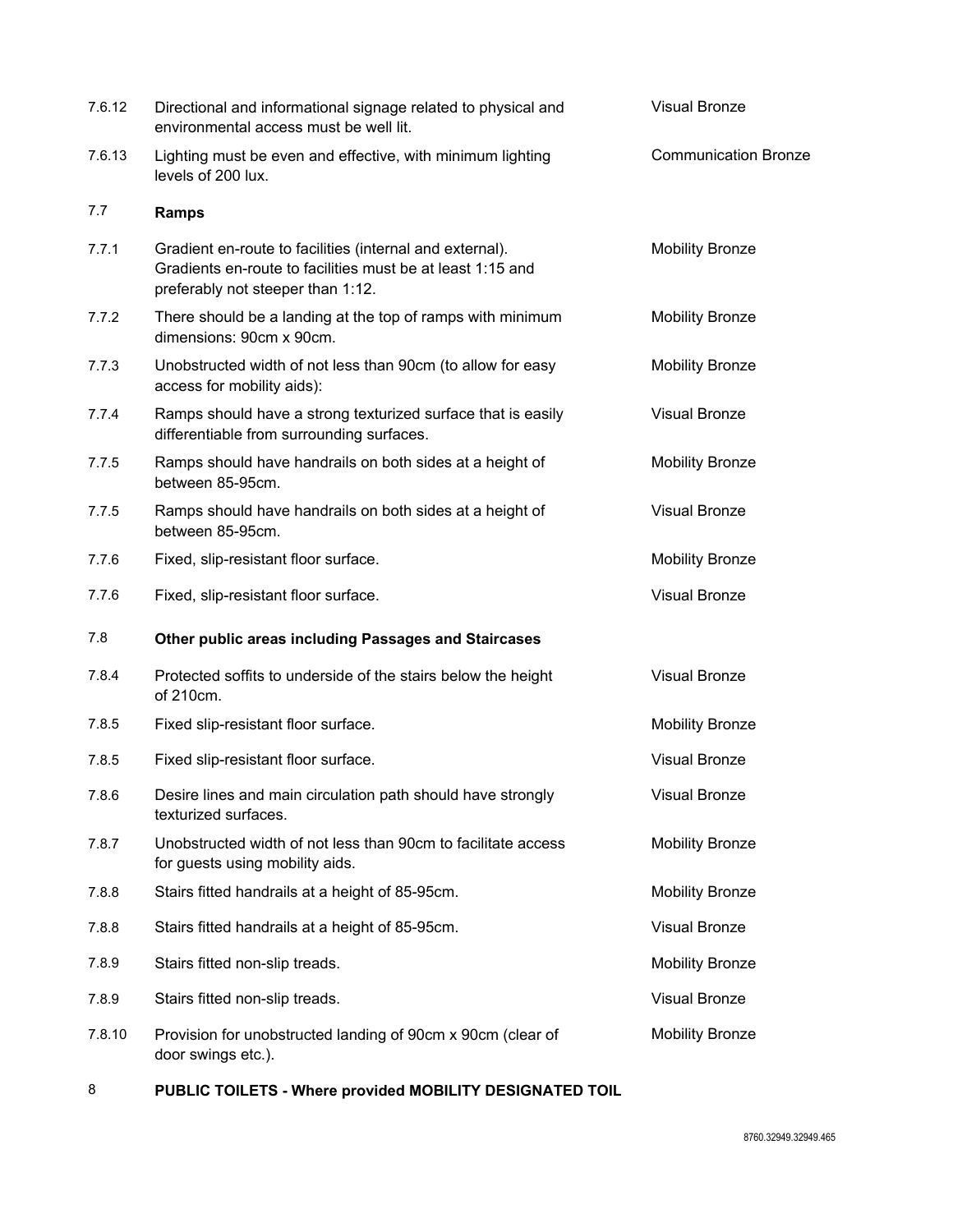## 8.1 **Flooring and Ceiling**

| 8.1.1  | Fixed slip-resistant floor surface. Wooden floors, tiles or<br>close pile carpet no higher than 13mm to ensure that users<br>of mobility aids do not slip and injure themselves on a wet<br>and slippery floor.                             | <b>Mobility Bronze</b> |
|--------|---------------------------------------------------------------------------------------------------------------------------------------------------------------------------------------------------------------------------------------------|------------------------|
| 8.2    | <b>Fixtures and Fittings</b>                                                                                                                                                                                                                |                        |
| 8.2.1  | Clear opening width of doors - there must be a clear opening<br>width of at least 76cm measured with the door in the<br>90-degree open position, this enables a guest using a<br>wheelchair or mobility aid to access the toilet/ bathroom. | <b>Mobility Bronze</b> |
| 8.2.2  | Size of unobstructed space in-front of doors needs to be a<br>120cm diameter circle clear of all fittings, fixtures and the line<br>of the door swing.                                                                                      | <b>Mobility Bronze</b> |
| 8.3    | <b>Mirror and Mirror Lighting</b>                                                                                                                                                                                                           |                        |
| 8.3.1  | Where provided, full length mirrors must be a minimum<br>height of 40cm above the ground and have a minimum top<br>height of a 180cm.                                                                                                       | <b>Mobility Bronze</b> |
| 8.4    | <b>Hand Basin and Toilet Areas</b>                                                                                                                                                                                                          |                        |
| 8.4.1  | WC (toilet) seat height between 48cm and 50cm.                                                                                                                                                                                              | <b>Mobility Bronze</b> |
| 8.4.2  | Basin adjacent to WC (toilet) set at 80cm height with 72cm<br>clear space under basin.                                                                                                                                                      | <b>Mobility Bronze</b> |
| 8.4.3  | Basin located no more than 30cm from the toilet seat.                                                                                                                                                                                       | <b>Mobility Bronze</b> |
| 8.4.4  | 80cm wide transfer space to side of pan.                                                                                                                                                                                                    | <b>Mobility Bronze</b> |
| 8.4.5  | Front edge of pan to project at least 69cm from the rear wall.                                                                                                                                                                              | <b>Mobility Bronze</b> |
| 8.4.6  | Centreline of toilet not more than 48cm from wall opposite<br>transfer space.                                                                                                                                                               | <b>Mobility Bronze</b> |
| 8.4.7  | Extended flush handle located on side of transfer space of<br>cistern.                                                                                                                                                                      | <b>Mobility Bronze</b> |
| 8.4.8  | Cranked grab-bar should be located 80cm above floor finish.                                                                                                                                                                                 | <b>Mobility Bronze</b> |
| 8.4.9  | Horizontal grab bar located at 80cm above the floor finish.                                                                                                                                                                                 | <b>Mobility Bronze</b> |
| 8.4.10 | The back rest of the toilet, when raised to an upright position,<br>shall remain in such position.                                                                                                                                          | <b>Mobility Bronze</b> |
| 8.5    | <b>Lighting and Ventilation</b>                                                                                                                                                                                                             |                        |
| 8.5.1  | All areas in bathroom must be well and evenly lit.                                                                                                                                                                                          | <b>Mobility Bronze</b> |

8.6 **Accessories**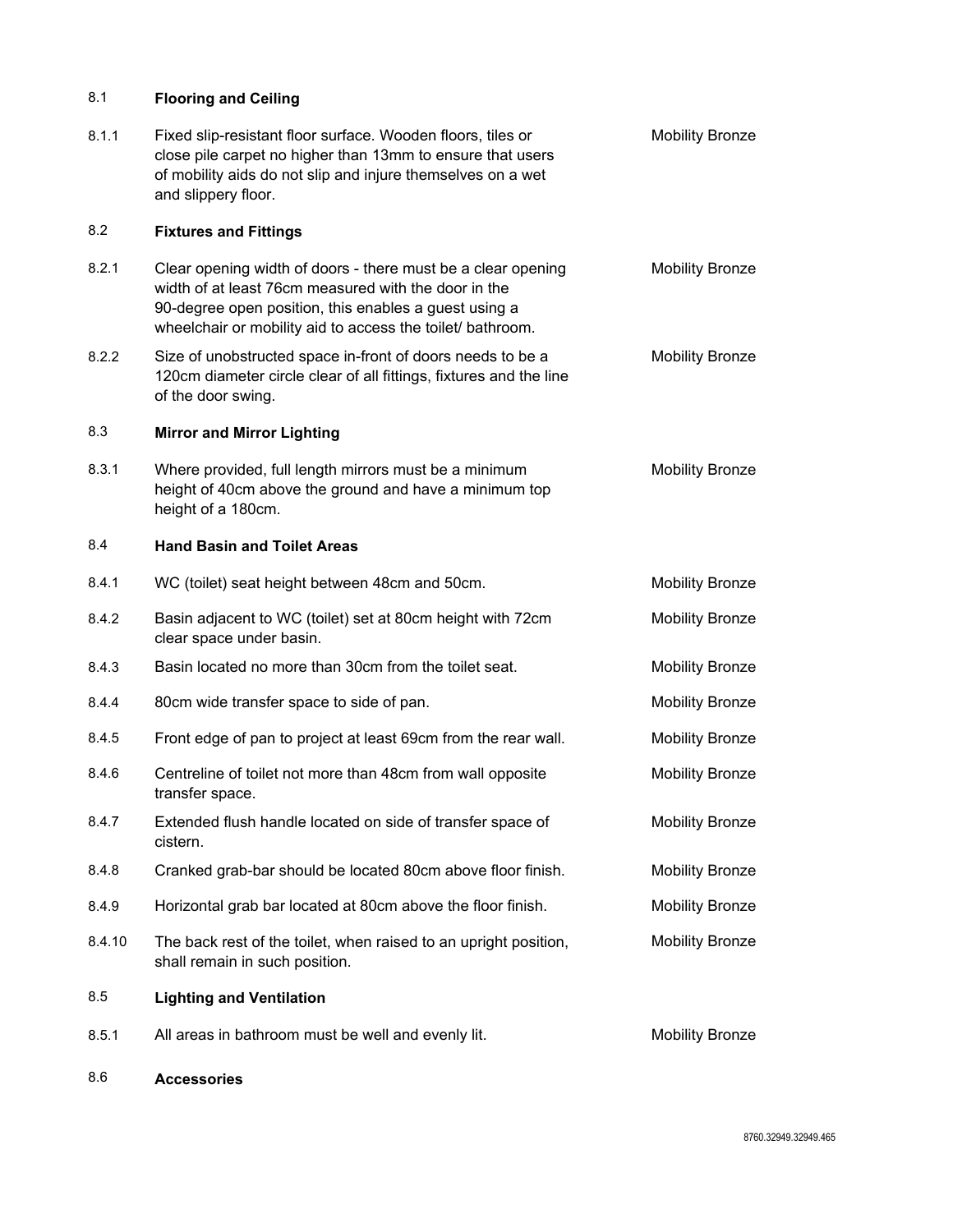| 8.6.1 | Accessories/toiletries need to be within easy reach from a<br>sitting position.                                                                                                                                | <b>Mobility Bronze</b>      |
|-------|----------------------------------------------------------------------------------------------------------------------------------------------------------------------------------------------------------------|-----------------------------|
| 9     | <b>DINING FACILITIES</b>                                                                                                                                                                                       |                             |
| 9.2   | <b>Furnishings</b>                                                                                                                                                                                             |                             |
| 9.2.1 | Provision of handles on doors which should be located<br>between 80cm and 120cm, this handle must be at least<br>12cm in length and be easy to grasp so that a seated user<br>can easily open and close doors. | <b>Mobility Bronze</b>      |
| 9.2.1 | Provision of handles on doors which should be located<br>between 80cm and 120cm, this handle must be at least<br>12cm in length and be easy to grasp so that a seated user<br>can easily open and close doors. | <b>Visual Bronze</b>        |
| 9.2.2 | All relevant emergency information and escape route maps<br>available in large print and provision for Braille mapping.                                                                                        | <b>Communication Bronze</b> |
| 9.2.2 | All relevant emergency information and escape route maps<br>available in large print and provision for Braille mapping.                                                                                        | Visual Bronze               |
| 9.2.3 | Size of opening leaf of all doors the clear opening must be<br>measured with door in 90-degree open position and must<br>measured at least 76cm to enable a mobility aid user to gain<br>access.               | <b>Mobility Bronze</b>      |
| 9.2.4 | Adjacent alternative route to revolving doors, gates or<br>turnstiles which these form part of the entry into the facility.                                                                                    | <b>Mobility Bronze</b>      |
| 9.2.4 | Adjacent alternative route to revolving doors, gates or<br>turnstiles which these form part of the entry into the facility.                                                                                    | <b>Visual Bronze</b>        |
| 9.2.5 | Clear un-obstructed access between furniture & fittings no<br>less than 90cm in width, this ensures that a guest using a<br>mobility aid (e.g. wheelchair) can pass through without<br>obstruction.            | <b>Mobility Bronze</b>      |
| 9.3   | <b>Flooring and Ceiling</b>                                                                                                                                                                                    |                             |
| 9.3.1 | Fixed, slip-resistant floor surface with no changes in level or<br>thresholds greater than 1.3cm.                                                                                                              | <b>Mobility Bronze</b>      |
| 9.3.2 | Critical areas such as reception counters, buffet tables, exits<br>and entrances should have strongly texturized surfaces to<br>provide information to guests.                                                 | <b>Communication Bronze</b> |
| 9.3.2 | Critical areas such as reception counters, buffet tables, exits<br>and entrances should have strongly texturized surfaces to<br>provide information to guests.                                                 | Visual Bronze               |
| 9.4   | Lighting                                                                                                                                                                                                       |                             |
| 9.4.1 | Lighting must be even and well lit with minimum lighting<br>levels of 200 lux.                                                                                                                                 | <b>Communication Bronze</b> |
| 9.4.1 | Lighting must be even and well lit with minimum lighting<br>levels of 200 lux.                                                                                                                                 | <b>Mobility Bronze</b>      |
|       |                                                                                                                                                                                                                | 8760.32949.32949.465        |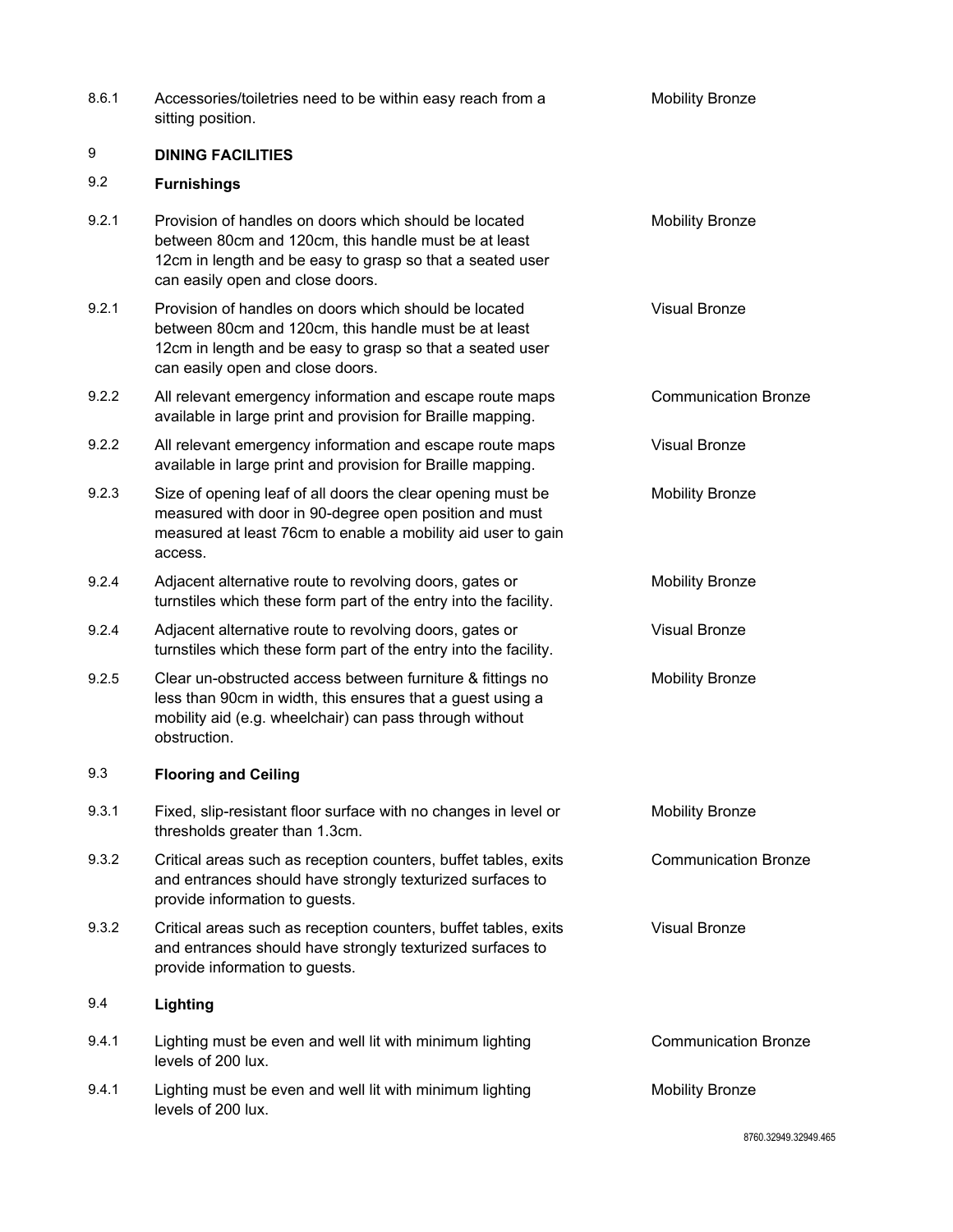| 9.4.1  | Lighting must be even and well lit with minimum lighting<br>levels of 200 lux.                                                         | <b>Visual Bronze</b>        |
|--------|----------------------------------------------------------------------------------------------------------------------------------------|-----------------------------|
| 9.5    | <b>Menu Presentation</b>                                                                                                               |                             |
| 9.5.1  | Clear and plain language should be employed on menus.                                                                                  | <b>Communication Bronze</b> |
| 9.5.1  | Clear and plain language should be employed on menus.                                                                                  | <b>Visual Bronze</b>        |
| 9.5.2  | On request, audio description(s) of all menus should be<br>made available.                                                             | <b>Visual Bronze</b>        |
| 9.5.3  | Information and menus to be be printed in large print and<br>Braille.                                                                  | <b>Communication Bronze</b> |
| 9.5.3  | Information and menus to be be printed in large print and<br>Braille.                                                                  | <b>Visual Bronze</b>        |
| 9.6    | <b>Table Appointments</b>                                                                                                              |                             |
| 9.6.6  | Staff provide orientation for table setting and the food<br>position on plate.                                                         | <b>Visual Bronze</b>        |
| 9.7    | <b>Atmosphere and Ambience</b>                                                                                                         |                             |
| 9.7.1  | Background music should be avoided or kept at a low level.                                                                             | <b>Communication Bronze</b> |
| 9.7.1  | Background music should be avoided or kept at a low level.                                                                             | <b>Visual Bronze</b>        |
| 9.8    | <b>Dinner Quality and Presentation</b>                                                                                                 |                             |
| 9.8.10 | Labels on buffet stations and on containers must be clear<br>and in large print.                                                       | <b>Communication Bronze</b> |
| 9.8.10 | Labels on buffet stations and on containers must be clear<br>and in large print.                                                       | <b>Visual Bronze</b>        |
| 9.8.11 | Staff assistance must be provided at buffets                                                                                           | <b>Mobility Bronze</b>      |
| 9.8.11 | Staff assistance must be provided at buffets                                                                                           | <b>Visual Bronze</b>        |
| 9.8.12 | Provide a warning sign for hot elements at buffet tables and<br>similar services to provide a basic level of warning to all<br>guests. | <b>Communication Bronze</b> |
| 9.8.12 | Provide a warning sign for hot elements at buffet tables and<br>similar services to provide a basic level of warning to all<br>guests. | <b>Visual Bronze</b>        |
| 9.8.13 | Menu items modified to take account of dietary requirements<br>(e.g. food allergies, diabetic-food requirements).                      | <b>Communication Bronze</b> |
| 9.8.13 | Menu items modified to take account of dietary requirements<br>(e.g. food allergies, diabetic-food requirements).                      | <b>Mobility Bronze</b>      |
| 9.8.13 | Menu items modified to take account of dietary requirements<br>(e.g. food allergies, diabetic-food requirements).                      | <b>Visual Bronze</b>        |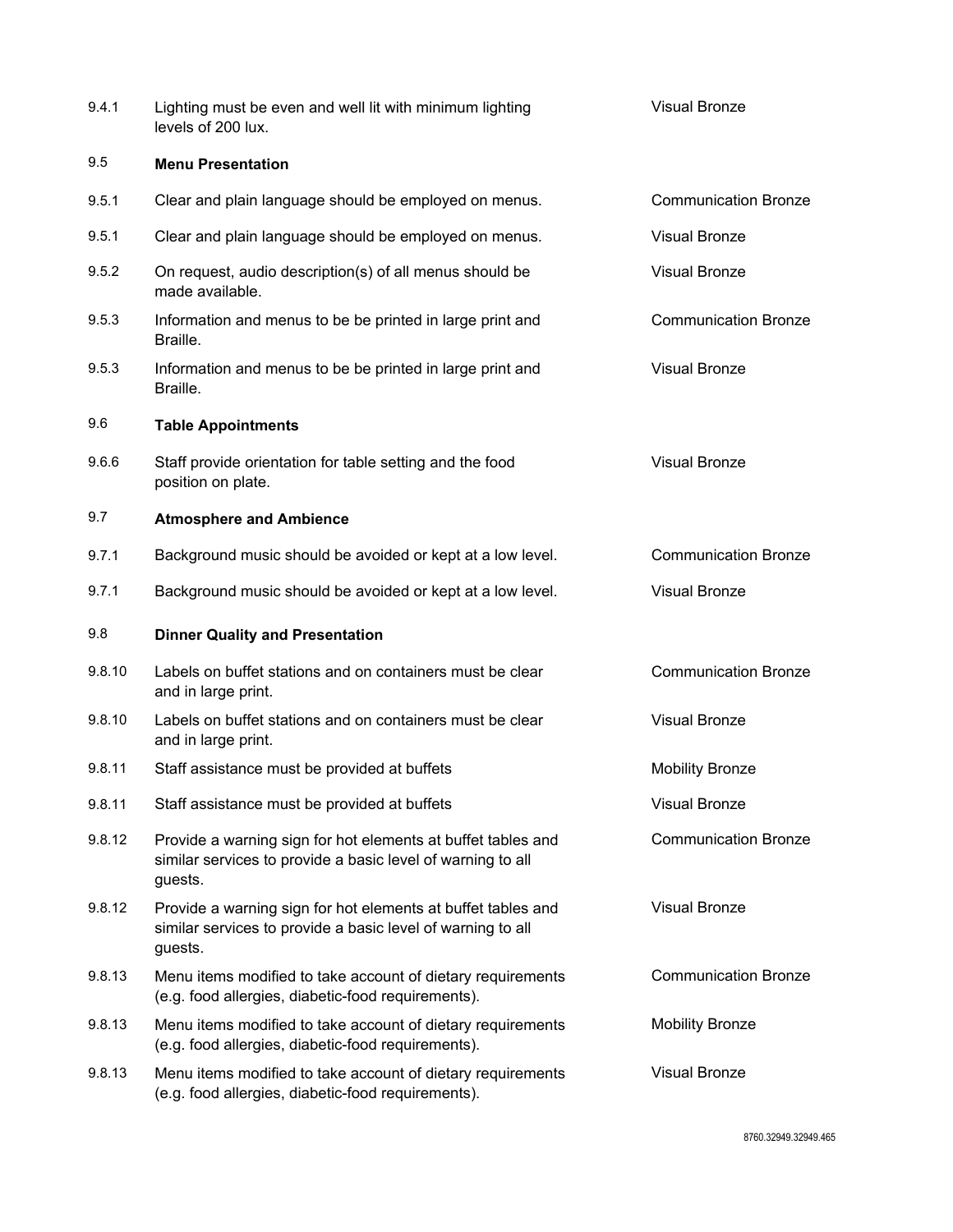## 9.9 **Breakfast Quality and Presentation**

| 9.9.11 | Labels on buffet stations and on containers must be clear<br>and in large print.                                                                | <b>Communication Bronze</b> |
|--------|-------------------------------------------------------------------------------------------------------------------------------------------------|-----------------------------|
| 9.9.11 | Labels on buffet stations and on containers must be clear<br>and in large print.                                                                | <b>Visual Bronze</b>        |
| 9.9.12 | Staff assistance must be provided at buffets                                                                                                    | <b>Communication Bronze</b> |
| 9.9.12 | Staff assistance must be provided at buffets                                                                                                    | <b>Mobility Bronze</b>      |
| 9.9.12 | Staff assistance must be provided at buffets                                                                                                    | <b>Visual Bronze</b>        |
| 9.9.13 | Provide a warning sign for hot elements at buffet tables and<br>similar services to provide a basic level of warning to all<br>guests.          | <b>Communication Bronze</b> |
| 9.9.13 | Provide a warning sign for hot elements at buffet tables and<br>similar services to provide a basic level of warning to all<br>guests.          | <b>Visual Bronze</b>        |
| 9.9.14 | Menu items modified to take account of dietary requirements<br>(e.g. food allergies, diabetic-food requirements).                               | <b>Communication Bronze</b> |
| 9.9.14 | Menu items modified to take account of dietary requirements<br>(e.g. food allergies, diabetic-food requirements).                               | <b>Mobility Bronze</b>      |
| 9.9.14 | Menu items modified to take account of dietary requirements<br>(e.g. food allergies, diabetic-food requirements).                               | <b>Visual Bronze</b>        |
|        |                                                                                                                                                 |                             |
| 10     | <b>GENERAL SERVICES AND SERVICE</b>                                                                                                             |                             |
| 10.1   | <b>Welcome, Friendliness and Attitude</b>                                                                                                       |                             |
| 10.1.1 | Mobility, communication, blind and sight impaired awareness<br>training for managers and staff who interface with customers.                    | <b>Communication Bronze</b> |
| 10.1.1 | Mobility, communication, blind and sight impaired awareness<br>training for managers and staff who interface with customers.                    | <b>Mobility Bronze</b>      |
| 10.1.1 | Mobility, communication, blind and sight impaired awareness<br>training for managers and staff who interface with customers.                    | <b>Visual Bronze</b>        |
| 10.1.2 | On arrival, the guest is offered an orientation tour.                                                                                           | <b>Visual Bronze</b>        |
| 10.1.3 | Guests should be offered an emergency remote to be used<br>to summon assistance when required.                                                  | <b>Communication Bronze</b> |
| 10.1.3 | Guests should be offered an emergency remote to be used<br>to summon assistance when required.                                                  | <b>Visual Bronze</b>        |
| 10.1.4 | On arrival, guests are offered an audio-description package,<br>providing information on facilities, movement through the<br>hotel and the ilk. | <b>Mobility Bronze</b>      |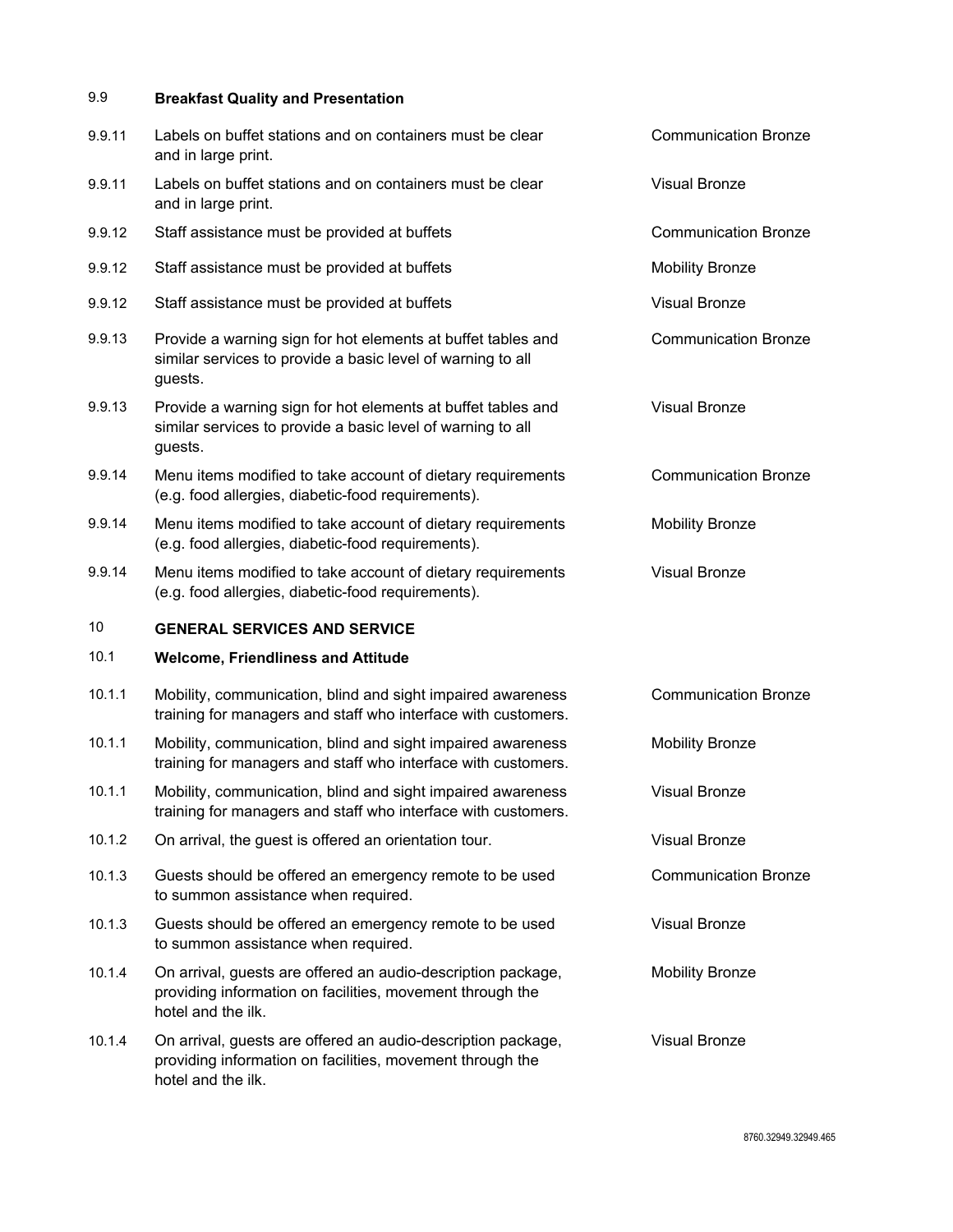| 10.1.5  | Re-positioning of furniture, and other obstructions in the<br>room to meet guest requirements. | <b>Mobility Bronze</b>      |
|---------|------------------------------------------------------------------------------------------------|-----------------------------|
| 10.1.5  | Re-positioning of furniture, and other obstructions in the<br>room to meet guest requirements. | <b>Visual Bronze</b>        |
| 10.3    | <b>Reception</b>                                                                               |                             |
| 10.3.10 | Usage of non-reflective glass partitions.                                                      | <b>Communication Bronze</b> |
| 10.3.11 | Reception, and other public areas, must be provided with<br>appropriate signage.               | <b>Communication Bronze</b> |
| 10.3.11 | Reception, and other public areas, must be provided with<br>appropriate signage.               | <b>Mobility Bronze</b>      |
| 10.3.11 | Reception, and other public areas, must be provided with<br>appropriate signage.               | <b>Visual Bronze</b>        |
| 10.3.12 | Entrance should be adequately illuminated with a minimum<br>lighting level of 200 lux.         | <b>Communication Bronze</b> |
| 10.3.12 | Entrance should be adequately illuminated with a minimum<br>lighting level of 200 lux.         | <b>Visual Bronze</b>        |
| 10.3.13 | Clear glass panels and doors should be clearly marked.                                         | <b>Communication Bronze</b> |
| 10.3.13 | Clear glass panels and doors should be clearly marked.                                         | <b>Mobility Bronze</b>      |
| 10.3.13 | Clear glass panels and doors should be clearly marked.                                         | <b>Visual Bronze</b>        |
| 10.3.14 | Level threshold across the main entrance door.                                                 | <b>Mobility Bronze</b>      |
| 10.3.14 | Level threshold across the main entrance door.                                                 | <b>Visual Bronze</b>        |
| 10.3.15 | Door mats should be firmly fixed or located.                                                   | <b>Mobility Bronze</b>      |
| 10.3.15 | Door mats should be firmly fixed or located.                                                   | <b>Visual Bronze</b>        |
| 10.3.16 | Any canopy structure should not protrude in a pedestrian<br>route.                             | <b>Mobility Bronze</b>      |
| 10.3.16 | Any canopy structure should not protrude in a pedestrian<br>route.                             | <b>Visual Bronze</b>        |
| 10.3.17 | No high gloss and simple backgrounds.                                                          | <b>Communication Bronze</b> |
| 10.3.17 | No high gloss and simple backgrounds.                                                          | <b>Visual Bronze</b>        |
| 10.3.18 | Fixed, slip-resistant floor surface.                                                           | <b>Mobility Bronze</b>      |
| 10.3.18 | Fixed, slip-resistant floor surface.                                                           | <b>Visual Bronze</b>        |
| 10.3.19 | Threshold at the main entrance not to exceed 1.3cm<br>difference in level.                     | <b>Mobility Bronze</b>      |
| 10.3.19 | Threshold at the main entrance not to exceed 1.3cm<br>difference in level.                     | <b>Visual Bronze</b>        |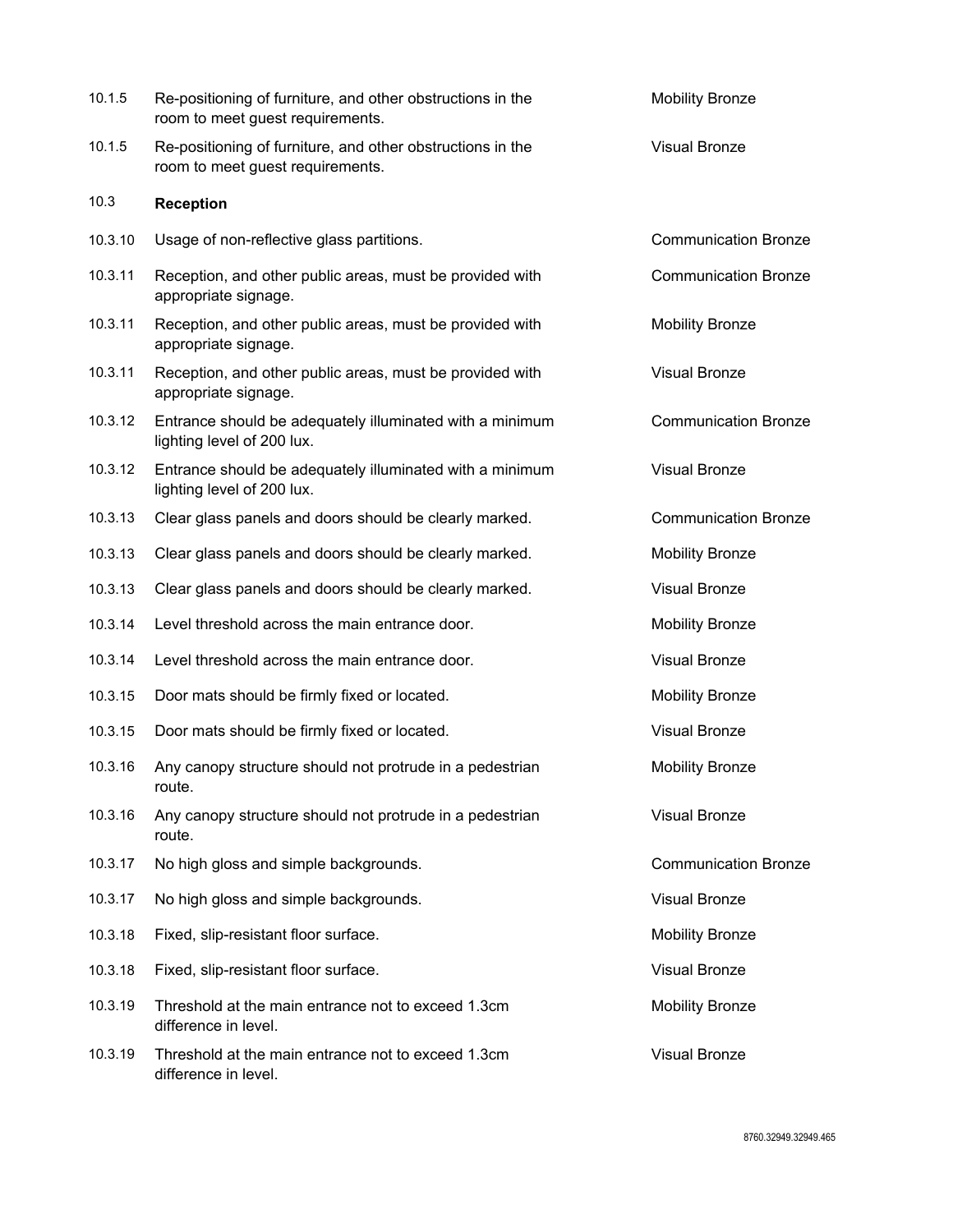| 10.3.20 | Size of opening leaf of entrance door at least 76cm with the<br>door in a 90-degree open position.                                      | <b>Mobility Bronze</b>      |
|---------|-----------------------------------------------------------------------------------------------------------------------------------------|-----------------------------|
| 10.3.21 | Unobstructed level entry space on either side of main<br>entrance door 90cm x 120cm distance measured clear of the<br>door swing.       | <b>Mobility Bronze</b>      |
| 10.3.22 | Size of unobstructed clear space in-front of check-in counter<br>or reception desk at least 90cm x 140cm.                               | <b>Mobility Bronze</b>      |
| 10.3.23 | Size of unobstructed clear space in-front of check-in counter<br>or reception desk at least 90cm x 130cm.                               | <b>Mobility Bronze</b>      |
| 10.4    | <b>Reservation, Check In and General Efficiency</b>                                                                                     |                             |
| 10.4.2  | Orientation provided / offered to guest.                                                                                                | <b>Visual Bronze</b>        |
| 10.4.3  | Guests briefed on emergency and evacuation procedures.                                                                                  | <b>Communication Bronze</b> |
| 10.4.3  | Guests briefed on emergency and evacuation procedures.                                                                                  | <b>Visual Bronze</b>        |
| 10.4.4  | All relevant emergency information and escape route maps<br>available in large print & Braille mapping should be available<br>in rooms. | <b>Communication Bronze</b> |
| 10.4.4  | All relevant emergency information and escape route maps<br>available in large print & Braille mapping should be available<br>in rooms. | <b>Visual Bronze</b>        |
| 10.4.5  | Reception to have a pen and pad available for easier<br>communication with guests.                                                      | <b>Communication Bronze</b> |
| 10.4.5  | Reception to have a pen and pad available for easier<br>communication with guests.                                                      | <b>Visual Bronze</b>        |
| 10.4.6  | Audio-description packages, as described above, should be<br>offered to all guests.                                                     | <b>Communication Bronze</b> |
| 10.4.6  | Audio-description packages, as described above, should be<br>offered to all guests.                                                     | <b>Visual Bronze</b>        |
| 10.4.7  | SMS facilitated communication through cellular technology<br>employed at switchboard/reception/reservations.                            | <b>Communication Bronze</b> |
| 10.4.7  | SMS facilitated communication through cellular technology<br>employed at switchboard/reception/reservations.                            | <b>Visual Bronze</b>        |
| 10.4.8  | At check-in, guests are given the option of being received at<br>a separate counter, or ideally in a break-away room.                   | <b>Communication Bronze</b> |
| 10.4.8  | At check-in, guests are given the option of being received at<br>a separate counter, or ideally in a break-away room.                   | <b>Mobility Bronze</b>      |
| 10.4.8  | At check-in, guests are given the option of being received at<br>a separate counter, or ideally in a break-away room.                   | <b>Visual Bronze</b>        |
| 10.4.9  | Awareness training on the various range of human<br>limitation(s) should be provided.                                                   | <b>Communication Bronze</b> |
| 10.4.9  | Awareness training on the various range of human<br>limitation(s) should be provided.                                                   | <b>Mobility Bronze</b>      |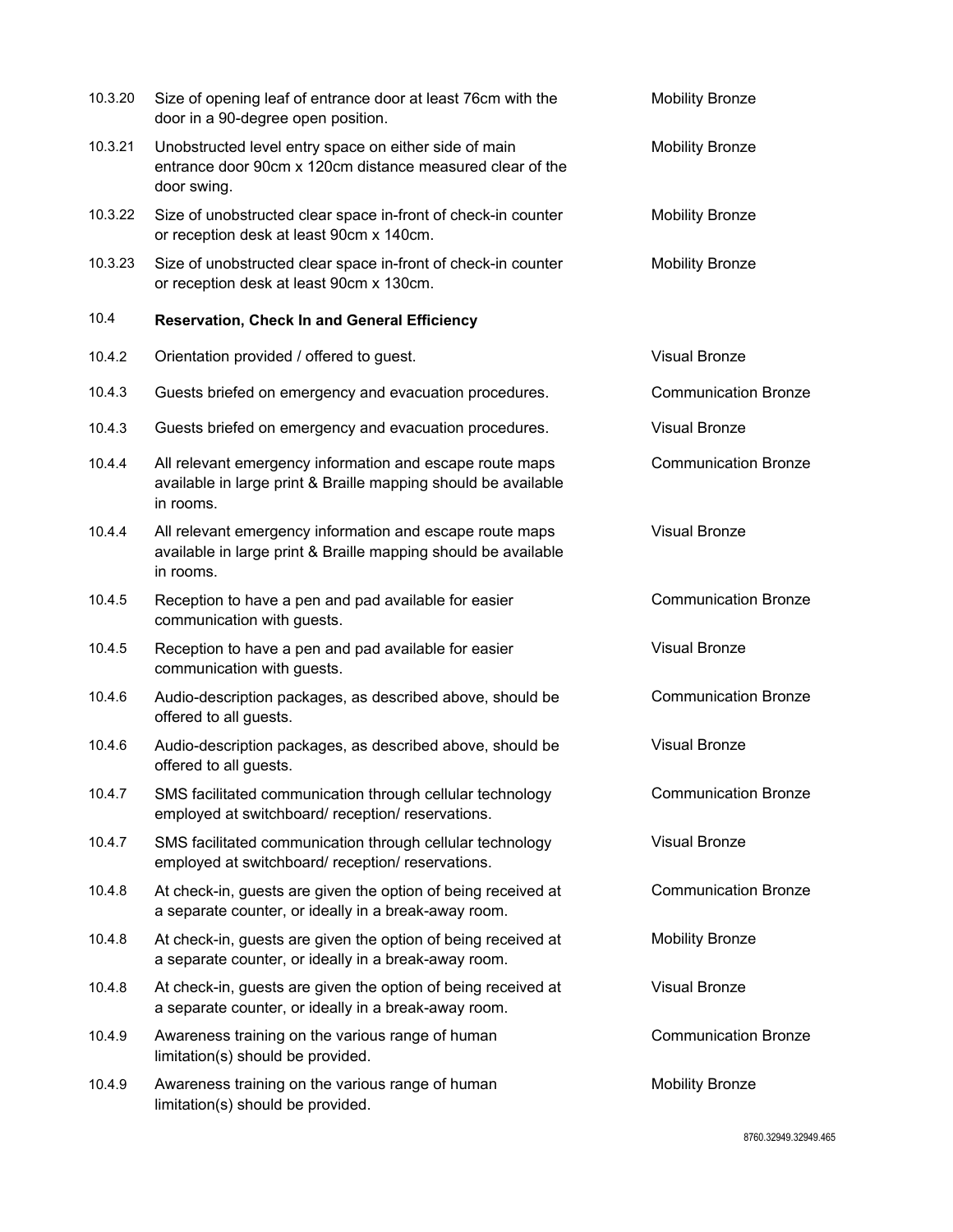| 10.4.9  | Awareness training on the various range of human<br>limitation(s) should be provided.                                                                                                                                                                                                                   | <b>Visual Bronze</b>        |
|---------|---------------------------------------------------------------------------------------------------------------------------------------------------------------------------------------------------------------------------------------------------------------------------------------------------------|-----------------------------|
| 10.4.10 | Rooms allocated to guests with functional hearing/<br>communication limitations, visual/sight limitations and<br>physical/mobility limitations are logged through the rooming<br>system so that in the event of an emergency special<br>procedures are employed to locate and evacuate these<br>guests. | <b>Communication Bronze</b> |
| 10.4.10 | Rooms allocated to guests with functional hearing/<br>communication limitations, visual/sight limitations and<br>physical/mobility limitations are logged through the rooming<br>system so that in the event of an emergency special<br>procedures are employed to locate and evacuate these<br>guests. | <b>Mobility Bronze</b>      |
| 10.4.10 | Rooms allocated to guests with functional hearing/<br>communication limitations, visual/sight limitations and<br>physical/mobility limitations are logged through the rooming<br>system so that in the event of an emergency special<br>procedures are employed to locate and evacuate these<br>guests. | <b>Visual Bronze</b>        |
| 10.4.11 | Website provides sufficient pre-booking information on all<br>services and facilities, to minimize the need to explain<br>information by telephone.                                                                                                                                                     | <b>Communication Bronze</b> |
| 10.4.11 | Website provides sufficient pre-booking information on all<br>services and facilities, to minimize the need to explain<br>information by telephone.                                                                                                                                                     | <b>Mobility Bronze</b>      |
| 10.4.11 | Website provides sufficient pre-booking information on all<br>services and facilities, to minimize the need to explain<br>information by telephone.                                                                                                                                                     | <b>Visual Bronze</b>        |
| 10.4.12 | During reservation and check-in, staff should ask the guest<br>whether additional services are required.                                                                                                                                                                                                | <b>Communication Bronze</b> |
| 10.4.12 | During reservation and check-in, staff should ask the guest<br>whether additional services are required.                                                                                                                                                                                                | <b>Mobility Bronze</b>      |
| 10.4.12 | During reservation and check-in, staff should ask the guest<br>whether additional services are required.                                                                                                                                                                                                | <b>Visual Bronze</b>        |
| 10.6    | <b>Meal &amp; Beverage Services</b>                                                                                                                                                                                                                                                                     |                             |
| 10.6.9  | Awareness training for managers and staff who interface<br>with customers at meal times, understanding the options that<br>exist to communicate with deaf and hard of hearing guests.                                                                                                                   | <b>Communication Bronze</b> |
| 10.6.10 | Awareness training for managers and staff who interface<br>with customers at meal times, understanding the options that<br>exist to communicate menus and table setting with blind and<br>partially sighted guests.                                                                                     | <b>Visual Bronze</b>        |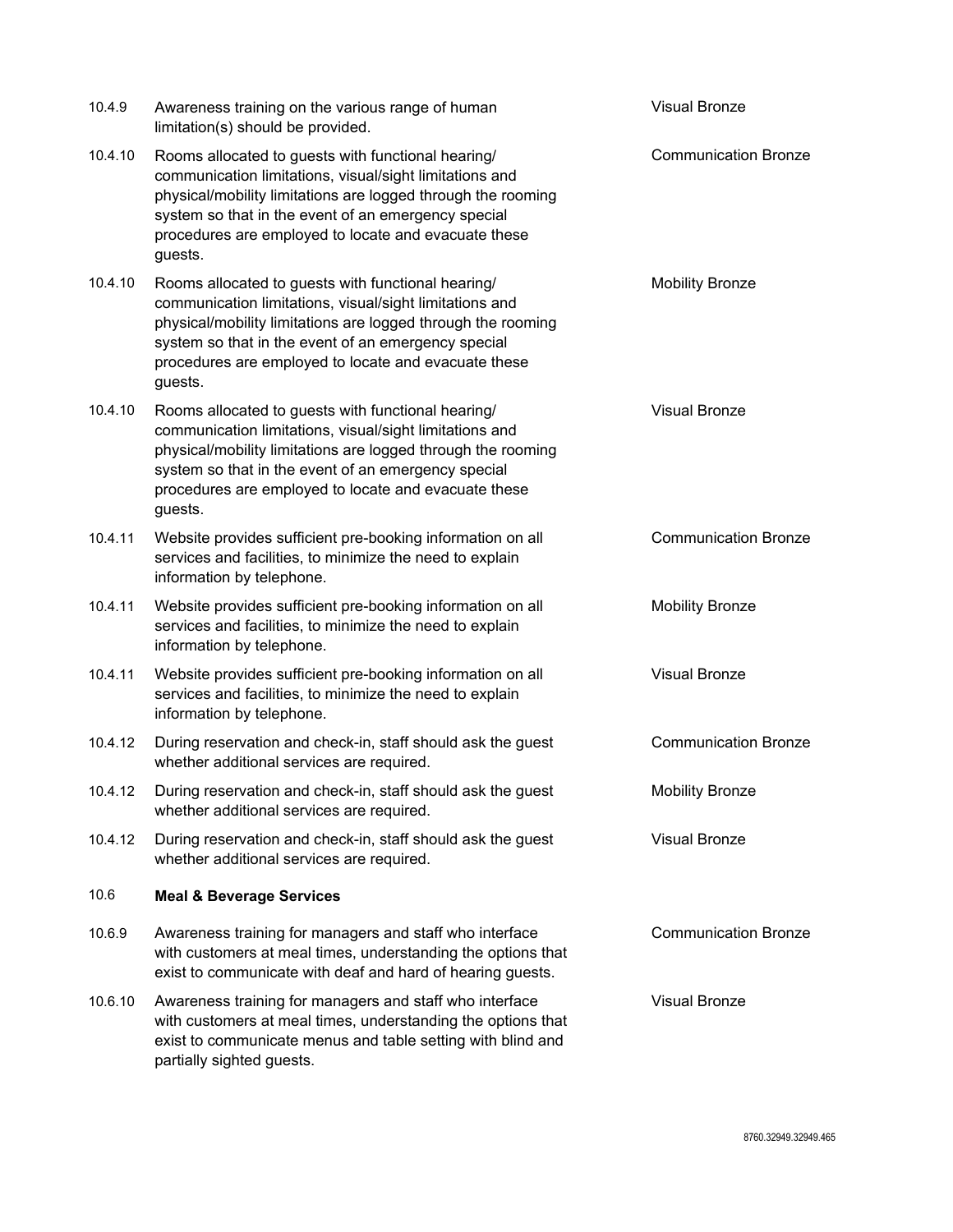## 10.7 **Check Out Efficiency**

| 10.7.2 | Communication assistance provided with check-out<br>procedure.                                                                            | <b>Communication Bronze</b> |
|--------|-------------------------------------------------------------------------------------------------------------------------------------------|-----------------------------|
| 10.7.3 | Check-out staff trained to request satisfaction feedback from<br>guests with functional limitations on existing facilities &<br>services. | <b>Communication Bronze</b> |
| 10.7.3 | Check-out staff trained to request satisfaction feedback from<br>guests with functional limitations on existing facilities &<br>services. | <b>Mobility Bronze</b>      |
| 10.7.3 | Check-out staff trained to request satisfaction feedback from<br>guests with functional limitations on existing facilities &<br>services. | <b>Visual Bronze</b>        |
| 10.7.4 | Assistance provided with reading of bills and other check-out<br>procedure, with signature template.                                      | <b>Visual Bronze</b>        |
| 10.7.5 | Portage assistance and check-out procedure conducted at<br>dropped counter or separate station.                                           | <b>Mobility Bronze</b>      |
| 10.7.5 | Portage assistance and check-out procedure conducted at<br>dropped counter or separate station.                                           | <b>Visual Bronze</b>        |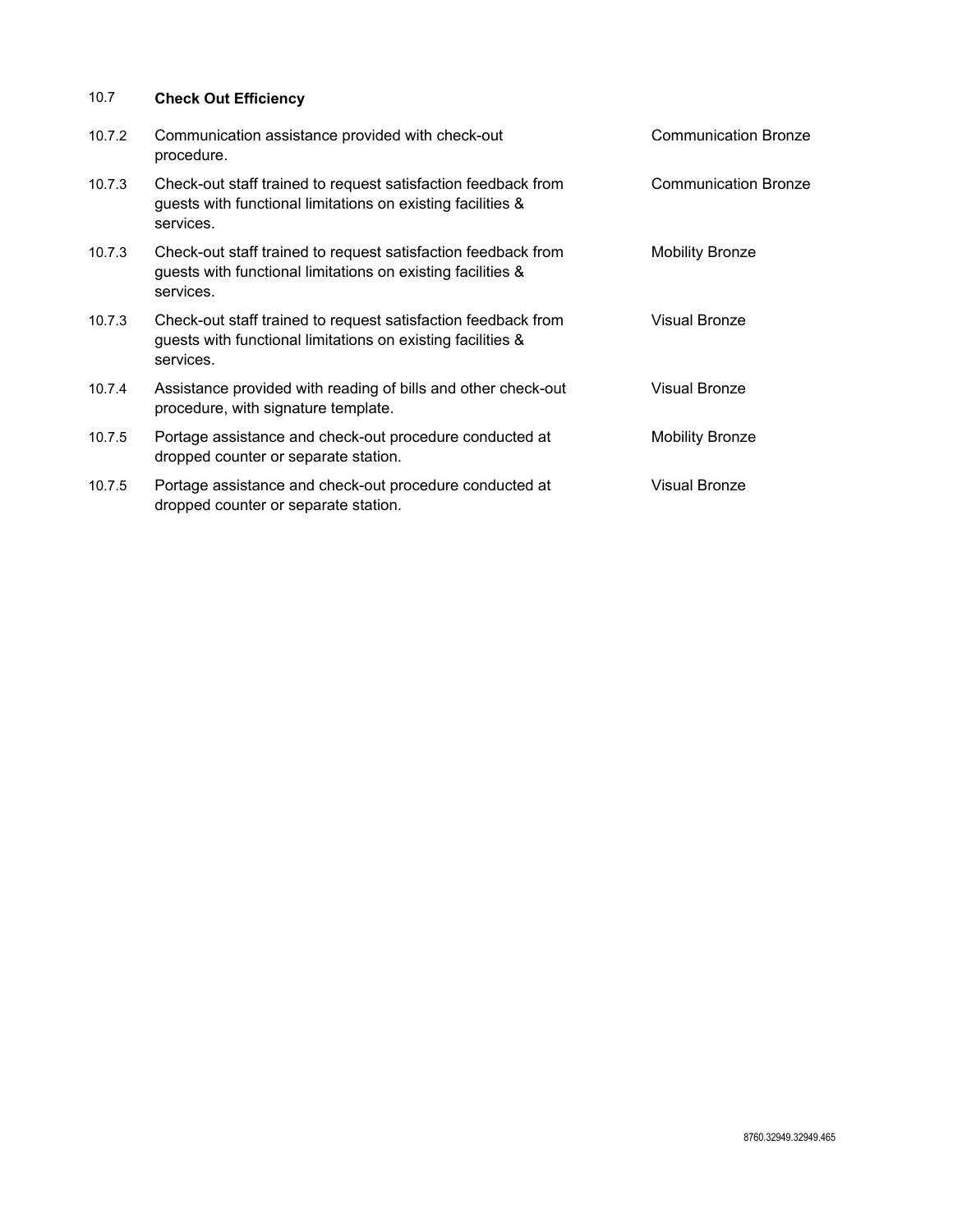## **Executive Summary**

#### **Summary**

A mountain side retreat, set amongst the trees. Well maintained accommodation that has received much attention and improvements over the past year, since the new owners took over.

#### **Building Exterior: Strengths**

High standards of maintenance observed. New wooden decks provided. Excellent directional signage provided.

#### **Bedrooms: Strengths**

Very spacious and comfortable rooms, all with kitchenettes. Plasma TVs with built in DVD and CD players. 45 TV channels. All rooms interlead, ideal for families.

#### **Bathrooms: Strengths**

Beautiful bathrooms with high quality fixtures and fittings. Excellent vanity space. High quality range of toiletries.

#### **Public Areas: Strengths**

Modern, attractive public areas. High quality decor and furnishings. A new office is to be provided to facilitate prompt and efficient arrivals and departures procedures.

#### **Public Toilets: Strengths**

Excellent facilities provided, particularly for early arrivals or late departures, as a spacious shower is provided.

#### **General Facilities: Strengths**

All rooms with well equipped kitchenettes with provision of tea, coffee, milk, juice.

#### **Dining Facilities: Strengths**

Breakfasts served mostly to the rooms as all have dining arrangements, indoors and out. Groups accommodated on a veranda or indoors. Full continental breakfast provided. Hot breakfast per order.

#### **General Services: Strengths**

Brilliant service provided by owners Stefan and Beulah. Positive guest feedback recorded on tripadvisor.